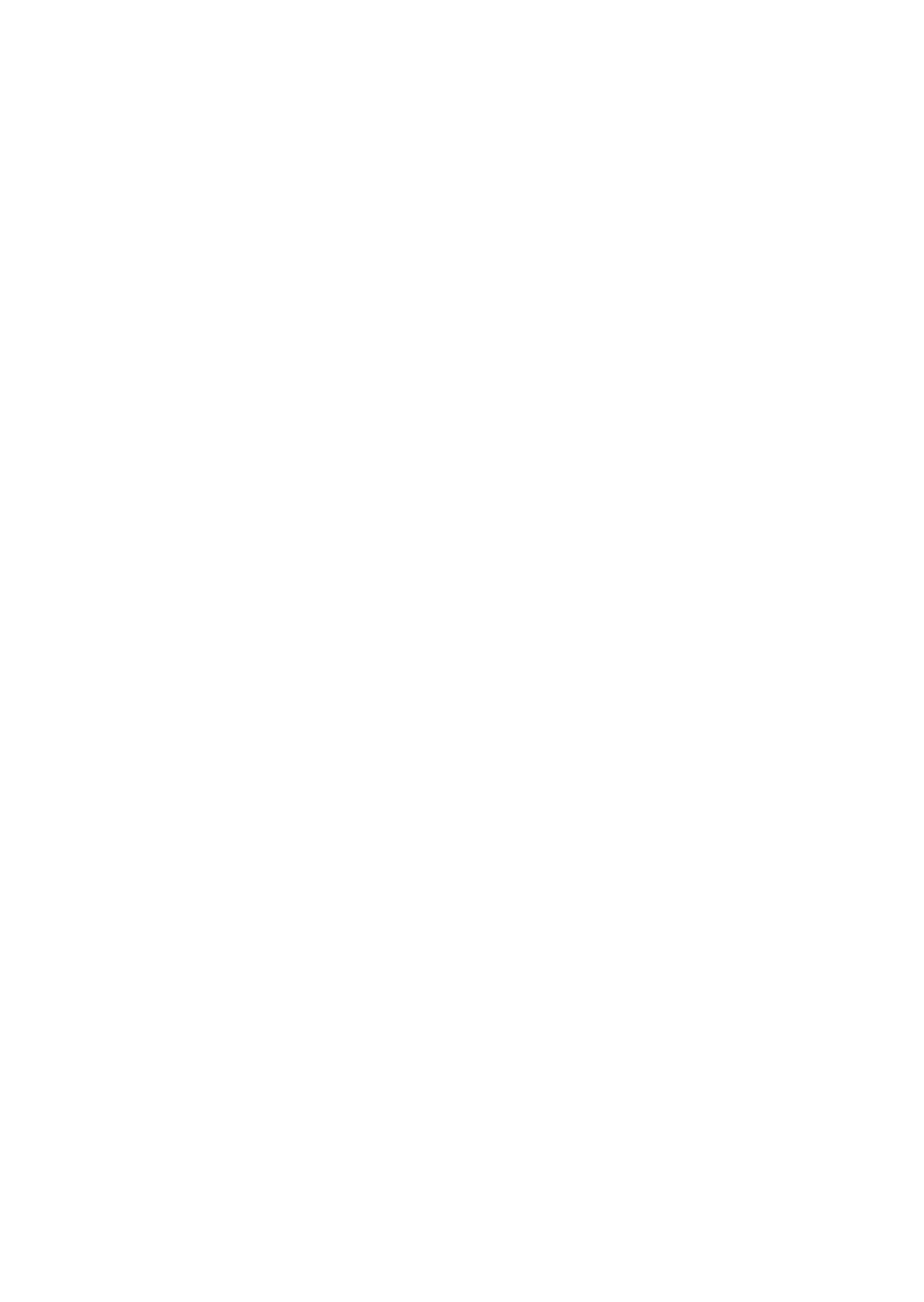

*Number* 23 *of* 2013

### **HEALTH SERVICE EXECUTIVE (GOVERNANCE) ACT 2013**

#### **REVISED**

**Updated to 28 June 2019**

#### **Introduction**

This Revised Act presents the text of the Act as it has been amended since enactment, and preserves the format in which it was passed.

#### **Related legislation**

*Health Acts 1947 to 2019*: this Act is one of a group of Acts included in this collective citation, to be construed together as one (*Health Service Executive (Governance) Act 2019* (17/2019), s. 1(3)). The Acts in this group are:

- *Health Act 1947* (28/1947)
- *Health Act 1953* (26/1953) (citation only)
- *Health (Fluoridation of Water Supplies) Act 1960* (46/1960) (citation only)
- *Health Act 1970* (1/1970)
- *Misuse of Drugs Act 1977* (12/1977), s. 36 and s. 42 in so far as it amends the *Health Acts 1947 to 1970* (citation only)
- *Health (Family Planning) Act 1979* (20/1979)
- *Health (Amendment) Act 1986* (10/1986)
- *Health (Amendment) Act 1987* (3/1987)
- *Health (Nursing Homes) Act 1990* (23/1990)
- *Health (Amendment) Act 1991* (15/1991), other than s. 8
- *Health (Amendment) Act 1994* (11/1994)
- *Health (Amendment) Act 1996* (15/1996)
- *Health (Amendment) (No. 2) Act 1996* (23/1996)
- *Health (Amendment) (No. 3) Act 1996* (32/1996), other than ss. 21 and 22
- *Health (Provision of Information) Act 1997* (9/1997)
- *Health (Eastern Regional Health Authority) Act 1999* (13/1999)
- *Health (Miscellaneous Provisions) Act 2001* (14/2001), except in so far as it relates to the *Tobacco (Health Promotion and Protection) Act 1988* (citation only)
- *Health Act 2004* (42/2004)
- *Health (Amendment) Act 2005* (3/2005), in so far as it amends the *Health Acts 1947 to 2004*
- *Irish Medicines Board (Miscellaneous Provisions) Act 2006* (3/2006), Part 5
- *Health (Repayment Scheme) Act 2006* (17/2006)
- *Hepatitis C Compensation Tribunal (Amendment) Act 2006* (22/2006), except s. 6
- *Health (Nursing Homes) (Amendment) Act 2007* (1/2007)
- *Health Act 2007* (23/2007)
- *Medical Practitioners Act 2007* (25/2007), s. 57(9) (citation only)
- *Health Act 2008* (21/2008)
- *Health (Miscellaneous Provisions) Act 2009* (25/2009), s. 64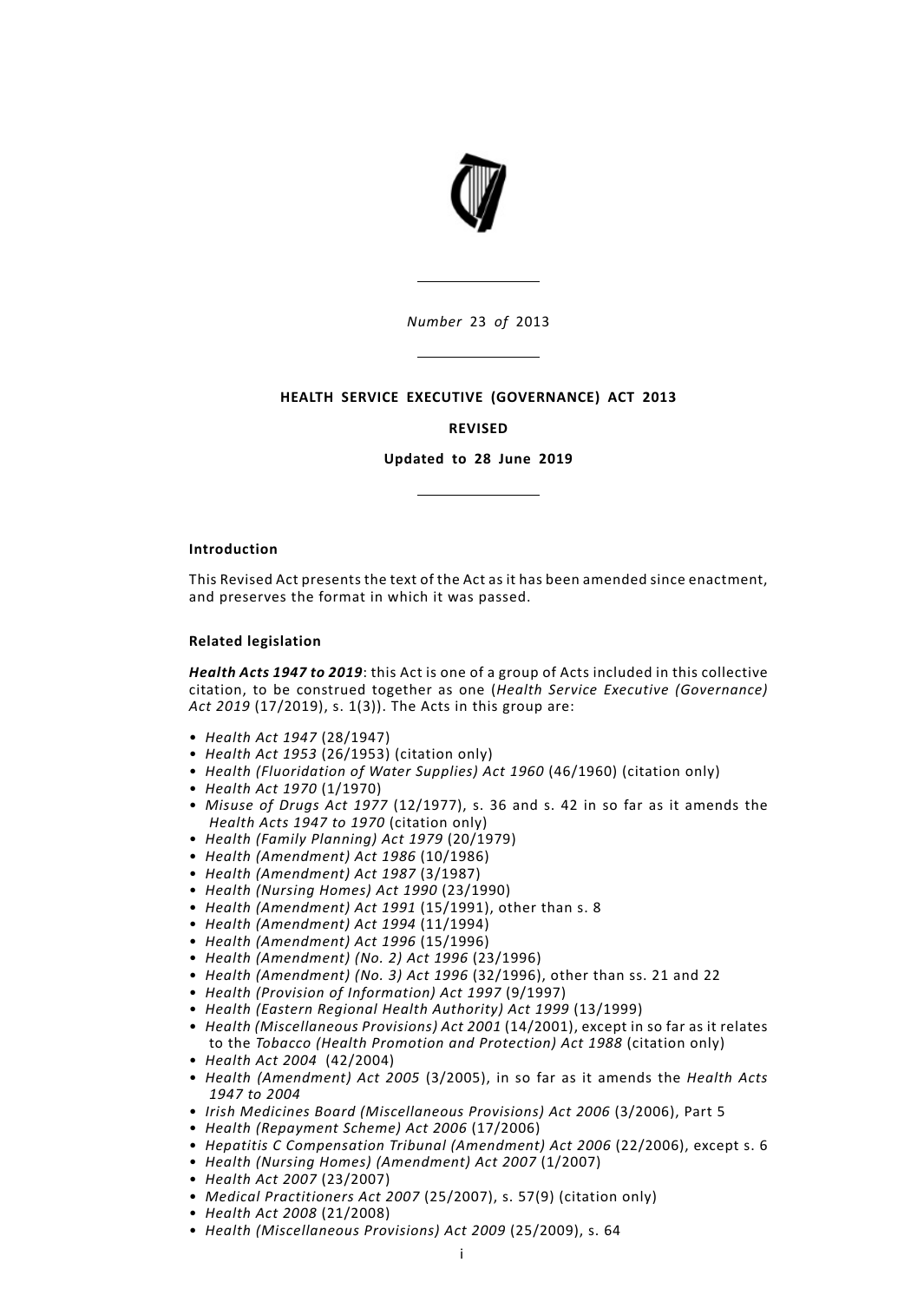- *Health (Amendment) Act 2010* (15/2010) (citation only)
- *Health (Amendment) (No. 2) Act 2010* (20/2010)
- *Child Care (Amendment) Act 2011* (19/2011), ss. 35 and 36 (citation only)
- *Health (Alteration of Criteria for Eligibility) Act 2013* (10/2013)
- *Health (Pricing and Supply of Medical Goods) Act 2013* (14/2013), s. 30 (citation only)
- *Health Service Executive (Governance) Act 2013* (23/2013)
- *Health (Alteration of Criteria for Eligibility) (No. 2) Act 2013* (42/2013) (citation only)
- *Local Government Reform Act* (1/2014), the amendment to the *Health (Fluoridation of Water Supplies) Act 1960* provided for in section 5 (6) and sch. 2, part 6.
- *Health Service Executive (Financial Matters) Act 2014* (17/2014)
- *Health (General Practitioner Service) Act 2014* (28/2014)
- *Health (General Practitioner Service) Act 2015* (19/2015)
- *Health (General Practitioner Service) Act 2018* (13/2018)
- *Withdrawal of the United Kingdom from the European Union (Consequential Provisions) Act 2019* (8/2019), Part 2
- *Health Service Executive (Governance) Act 2019* (17/2019), other than Part 3

Acts previously included in the group but now repealed are:

- *Health Act 1954* (23/1954)
- *Health and Mental Treatment Act 1957* (16/1957), s. 1
- *Health and Mental Treatment (Amendment) Act 1958* (37/1958), s.1
- *Health (Homes For Incapacitated Persons) Act 1964* (8/1964)
- *Health and Mental Treatment (Amendment) Act 1966* (2/1966), s. 1
- *Health (Mental Services) Act 1981* (17/1981)
- *Health (Family Planning) (Amendment) Act 1985* (4/1985)
- *Health (Amendment) Act 2004* (19/2004)

#### **Annotations**

This Revised Act is not annotated and only shows textual amendments. An annotated version of this revision is also available which shows textual and non-textual amendments and their sources. It also shows editorial notes including statutory instruments made pursuant to the Act and previous affecting provisions.

#### **Material not updated in this revision**

Where other legislation is amended by this Act, those amendments may have been superseded by other amendments in other legislation, or the amended legislation may have been repealed or revoked. This information is not represented in this revision but will be reflected in a revision of the amended legislation if one is available. A list of legislative changes to any Act, and to statutory instruments from 1972, may be found linked from the page of the Act or statutory instrument at www.irishstatutebook.ie.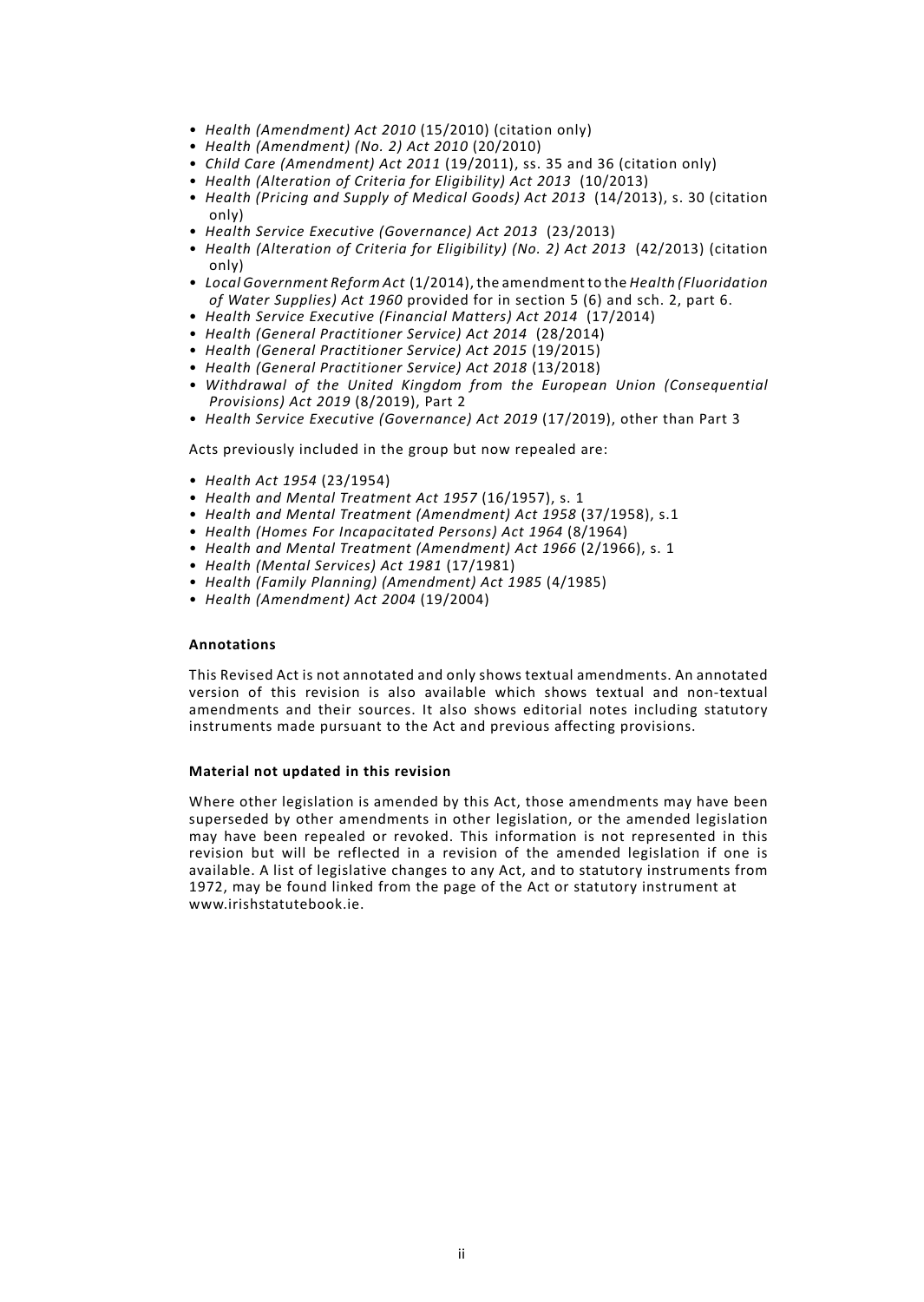

*Number* 23 *of* 2013

### **HEALTH SERVICE EXECUTIVE (GOVERNANCE) ACT 2013**

#### **REVISED**

#### **Updated to 28 June 2019**

# ARRANGEMENT OF SECTIONS

# [PART](#page-6-0) 1

PRELIMINARY MATTERS

#### Section

- 1. Short title, collective citation, construction and [commencement.](#page-6-1)
- 2. [Definitions.](#page-6-2)
- 3. [Repeals.](#page-6-3)

## [PART](#page-6-4) 2

# AMENDMENT OF HEALTH ACT 2004

- 4. [Amendment](#page-7-0) of section 2 of Act of 2004.
- 5. [Amendment](#page-7-1) of section 10 of Act of 2004.
- 6. [Insertion](#page-7-2) of sections 10A and 10B in Act of 2004.
- 7. [Insertion](#page-8-0) of Part 3A in Act of 2004.
- 8. [Amendment](#page-16-0) of section 23 of Act of 2004.
- 9. [Amendment](#page-16-1) of section 25 of Act of 2004.
- 10. [Amendment](#page-16-2) of section 26 of Act of 2004.
- 11. [Amendment](#page-17-0) of section 27 of Act of 2004.
- 12. [Amendment](#page-17-1) of section 31 of Act of 2004.
- 13. [Amendment](#page-19-0) of section 32 of Act of 2004.
- 14. [Amendment](#page-20-0) of section 33 of Act of 2004.
- 15. [Amendment](#page-20-1) of section 35 of Act of 2004.
- 16. [Amendment](#page-20-2) of section 37 of Act of 2004.
- 17. [Insertion](#page-20-3) of Part 7B in Act of 2004.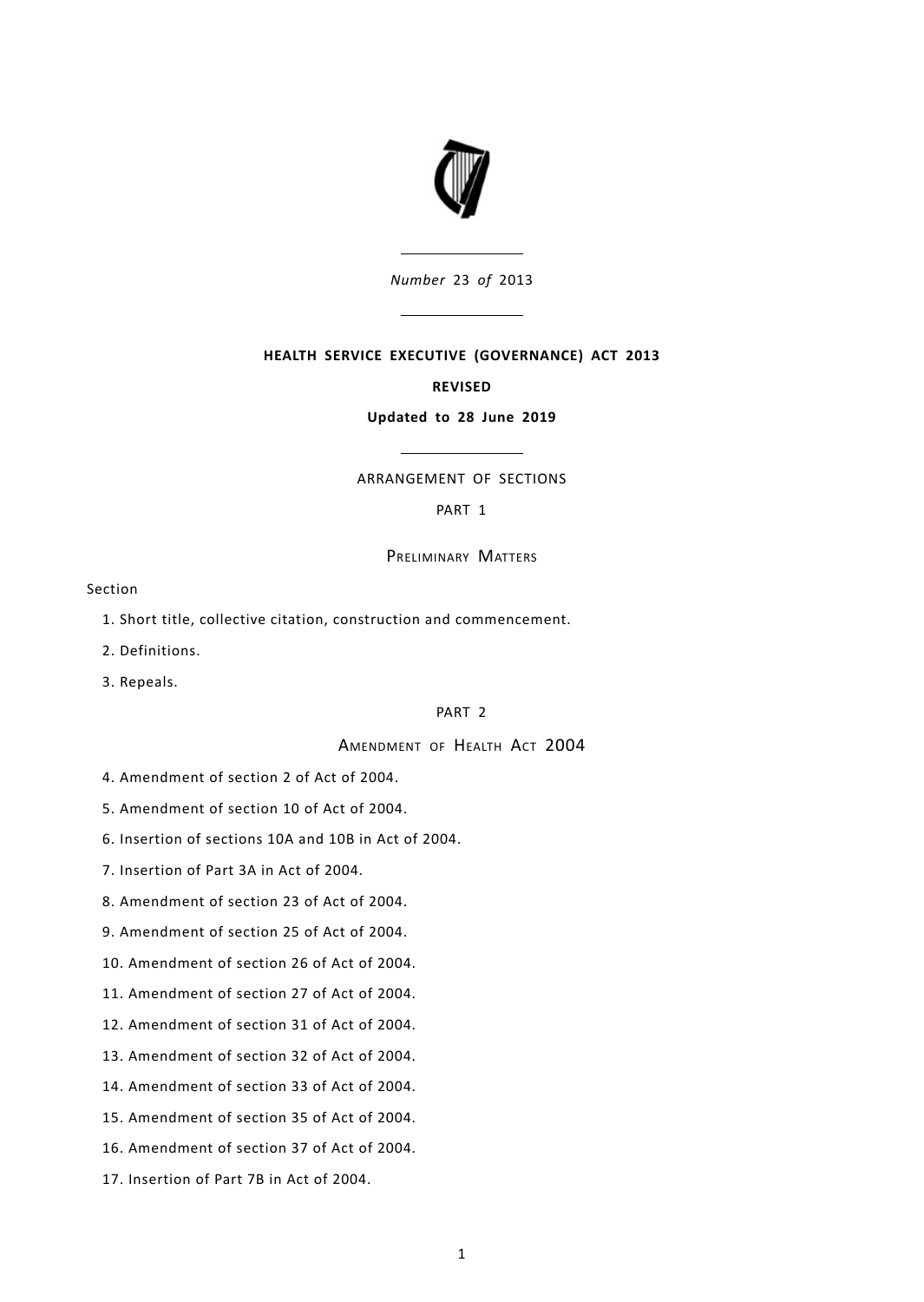# *Health Service Executive (Gover-* [2013.] [*No.* **23.**] *nance) Act 2013*

- 18. [Amendment](#page-22-0) of section 51 of Act of 2004.
- 19. [Amendment](#page-22-1) of section 76 of Act of 2004.
- 20. [Amendment](#page-23-0) of section 77 of Act of 2004.
- 21. [Amendment](#page-23-1) of Schedule 2 to Act of 2004.

22. [References](#page-24-0) to Board and chief executive officer. *(Repealed)*

### [PART](#page-24-1) 3

# TRANSITIONAL MEASURES

23. [Savers.](#page-24-2)

#### ACTS REFERRED TO

| Comptroller and Auditor General (Amendment) Act 1993                   | 1993, No. 8          |
|------------------------------------------------------------------------|----------------------|
| Comptroller and Auditor General Acts 1866 to 1998                      |                      |
| Ethics in Public Office Act 1995                                       | 1995, No. 22         |
| European Parliament Elections Act 1997                                 | 1997, No. 2          |
| Exchequer and Audit Departments Act 1866                               | 29 & 30 Vict., c. 39 |
| Health Act 2004                                                        | 2004, No. 42         |
| Health Acts 1947 to 2011                                               |                      |
| Public Service Management (Recruitment and Appoint-<br>ments) Act 2004 | 2004, No. 33         |
| Standards in Public Office Act 2001                                    | 2001, No. 31         |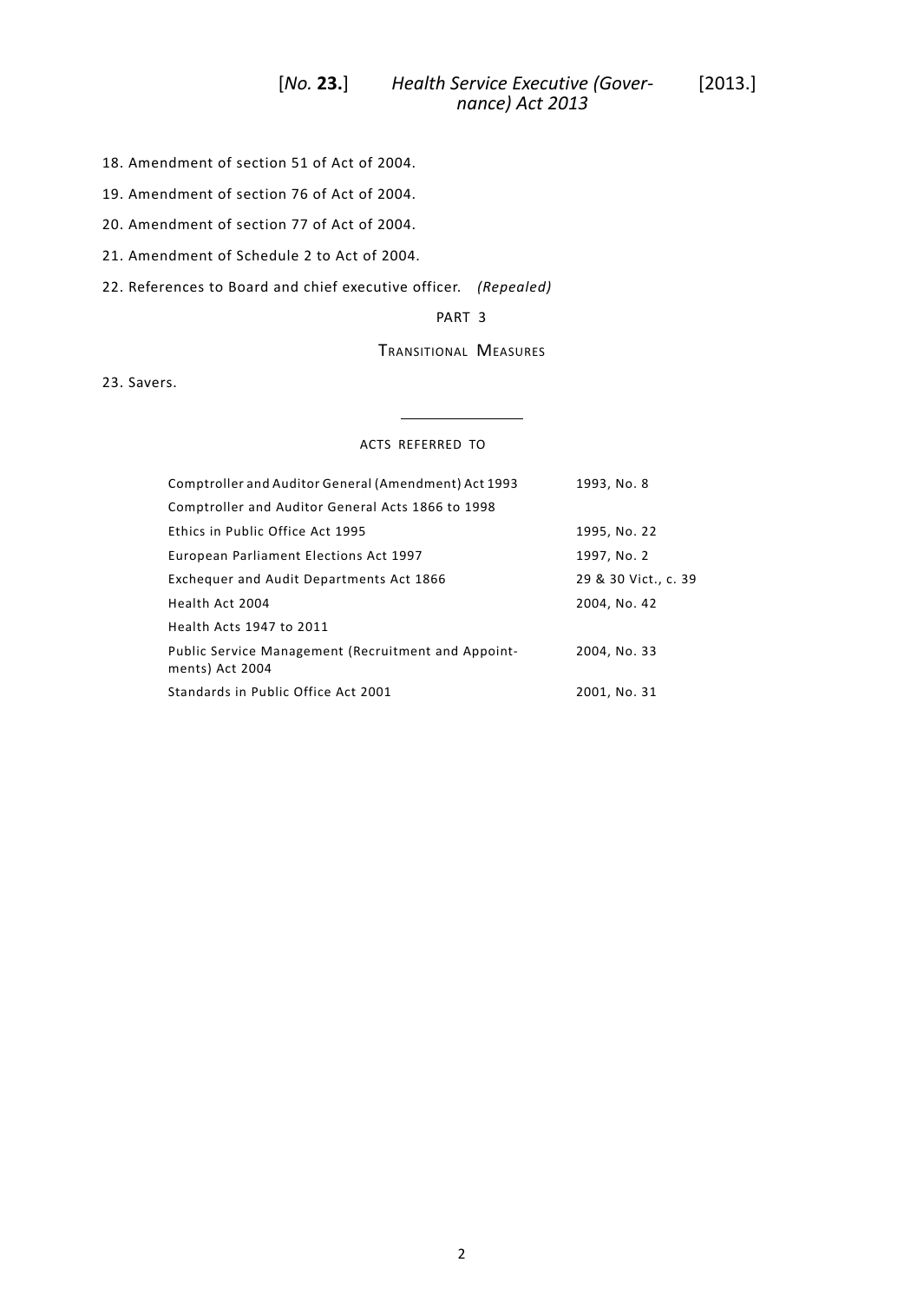

*Number* 23 *of* 2013

<u> 1990 - John Barn Barn, mars and de la partie de la partie de la partie de la partie de la partie de la partie</u>

# **HEALTH SERVICE EXECUTIVE (GOVERNANCE) ACT 2013**

# **REVISED**

### **Updated to 28 June 2019**

AN ACT TO AMEND THE HEALTH ACT 2004 AND TO PROVIDE FOR RELATED MATTERS.

 $\overline{\phantom{a}}$ 

[3*rd July*, 2013]

<span id="page-6-1"></span><span id="page-6-0"></span>BE IT ENACTED BY THE OIREACHTAS AS FOLLOWS:

# PART 1

# PRELIMINARY MATTERS

<span id="page-6-3"></span><span id="page-6-2"></span>

| Short title,<br>collective cita-<br>tion, construction<br>and commence-<br>ment. | $1 - (1)$ This Act may be cited as the Health Service Executive (Governance) Act<br>2013.                                                                                                                                                                                   |  |
|----------------------------------------------------------------------------------|-----------------------------------------------------------------------------------------------------------------------------------------------------------------------------------------------------------------------------------------------------------------------------|--|
|                                                                                  | (2) The Health Acts 1947 to 2011 and this Act may be cited together as the Health<br>Acts 1947 to 2013 and shall be construed together as one.                                                                                                                              |  |
|                                                                                  | (3) This Act shall come into operation on such day or days as the Minister may<br>appoint by order or orders either generally or with reference to any particular purpose<br>or provision and different days may be so appointed for different purposes or provi-<br>sions. |  |
| Definitions.                                                                     | $2 - \ln \text{this Act}$                                                                                                                                                                                                                                                   |  |
|                                                                                  | "Act of 2004" means the Health Act 2004;                                                                                                                                                                                                                                    |  |
|                                                                                  | "Minister" means the Minister for Health.                                                                                                                                                                                                                                   |  |
| Repeals.                                                                         | <b>3</b> . - Parts 3 and 4, and sections 68 and 69, of the Act of 2004 are repealed.                                                                                                                                                                                        |  |

# PART 2

# <span id="page-6-4"></span>AMENDMENT OF HEALTH ACT 2004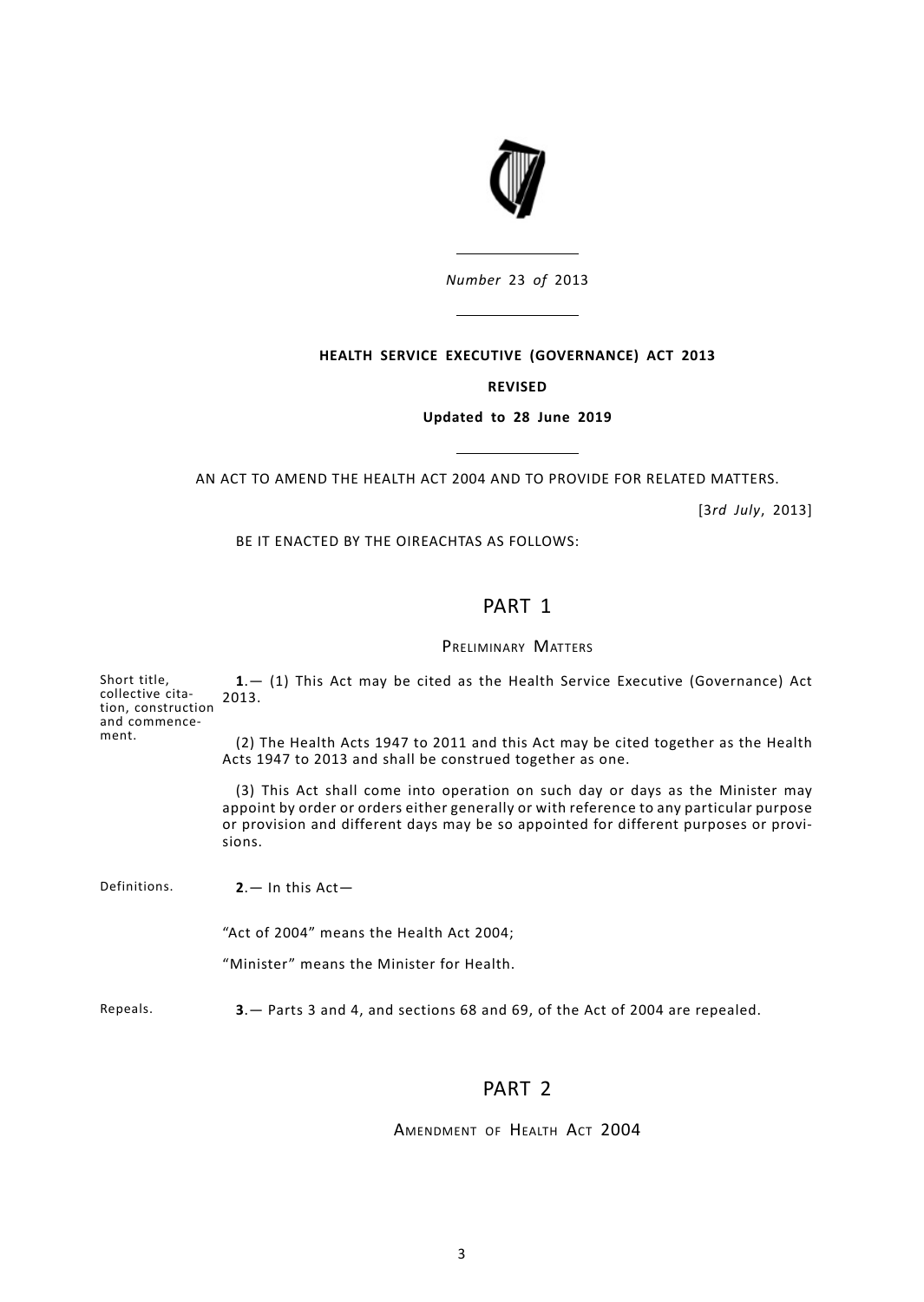Amendment of section 2 of Act of 2004. **4**.— Section 2(1) of the Act of 2004 is amended by inserting the following:

> <span id="page-7-0"></span>" 'appointed director' means a member of the Directorate appointed undersection 16A;

'Directorate' means the Directorate established under section 16A;

'Director General' means the person holding the office ofDirector General appointed pursuant to section 16E;".

Amendment of section 10 of Act of 2004.

<span id="page-7-1"></span>**5**.— Section 10 of the Act of 2004 is amended—

(*a*) by substituting the following for subsection (1):

- "(1) The Minister may issue general written directions to the Executive $-$ 
	- (*a*) for any purpose relating to this Act or any other enactment,
	- (*b*) concerning any matter or thing referred to in this Act as specified or to be specified, or as determined or to be determined, by the Minister, or
	- (*c*) concerning the implementation of any policy or objective of the Minister or the Government which relates to a function of the Executive, where the Minister is of the opinion that the Executive is not having sufficient regard to such policy or objective in the performance of its functions.",

and

(*b*) by inserting the following subsection after subsection (6):

<span id="page-7-2"></span>"(7) The Director General shall inform the Minister of the measures taken by the Executive to comply with a direction issued under this section and such information shall be furnished to the Minister within such period as may be specified by the Minister.".

Insertion of sections 10A and 10B in Act of 2004. **6**.— The Act of 2004 is amended by inserting, after section 10, but in Part 2, the following new sections:

"Setting of priorities by Minister.

- $10A (1)$  Subject to subsections (2) to (4), the Minister may specify-
	- (*a*) priorities to which the Executive shall have regard in preparing its service plan under section 31 or amending its service plan under section 32, and
	- (*b*) performance targets for the Executive in respect of such priorities.

(2) The Minister shall consult with the Minister for Children and Youth Affairs before specifying priorities or performance targets in respect of functions of the Executive which relate to the functions of the Minister for Children and Youth Affairs.

(3) The Minister shall consult with the Executive before specifying priorities or performance targets under this section and, having so specified such priorities or targets, shall furnish details of these in writing to the Executive.

(4) Before specifying priorities or performance targets under this section the Minister shall have regard to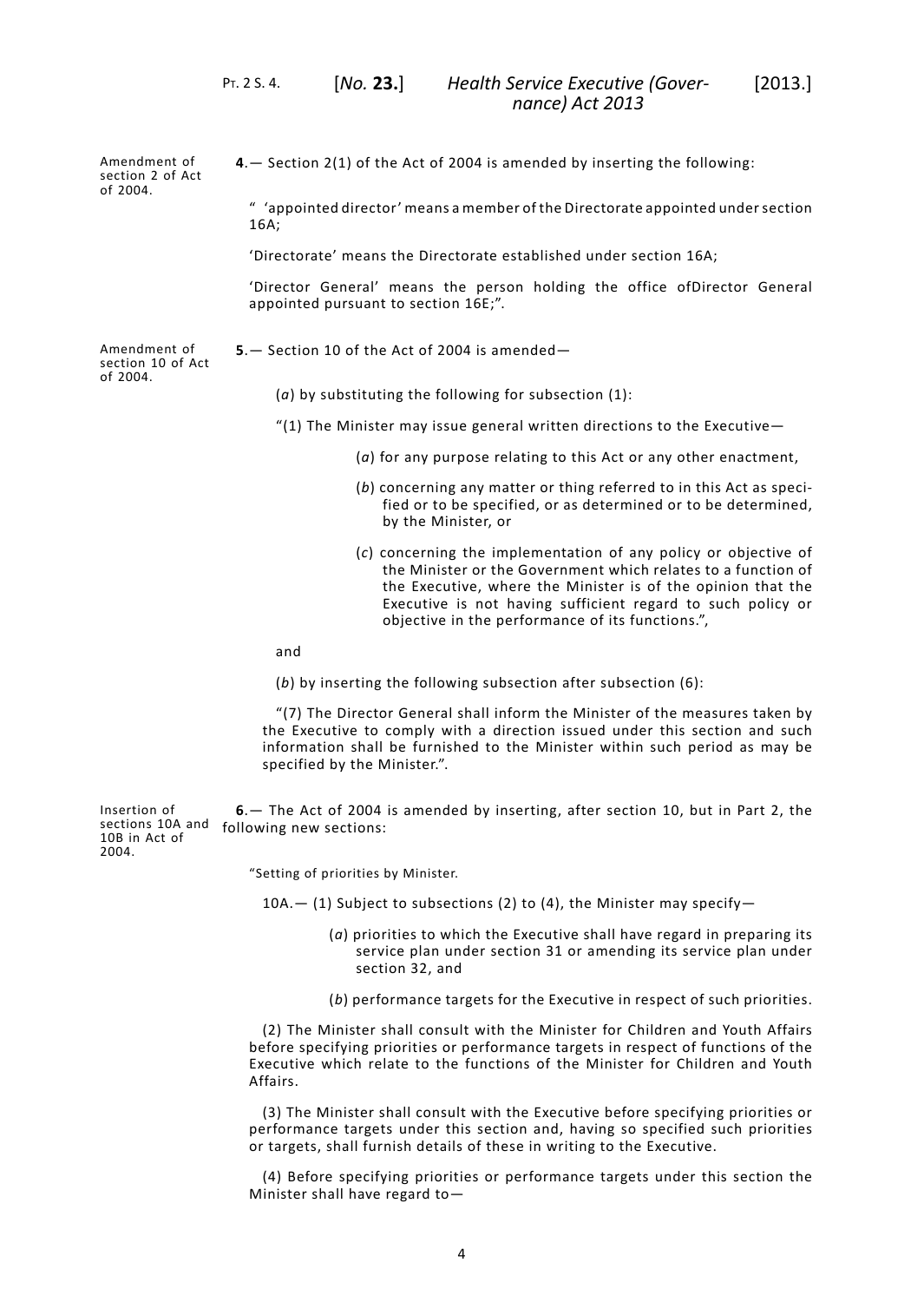PT. 2 S. 6. [*No.* **23.**]

- (*a*) best practice as respects the service the subject of the priority or performance target,
- (*b*) outcomes for patients and recipients of services likely to be affected by the priority or performance target which the Minister is considering specifying, and
- (*c*) the effect that specifying the priority or performance target concerned would be likely to have on other services provided by or on behalf of the Executive.

(5) In this section 'performance targets' means, as respects priorities specified under subsection (1), levels of performance by the Executive by which the effectiveness of the Executive in meeting such priorities can be measured by the Minister.

10B.— The Minister shall not give a direction under section 10, or specify a priority or performance target under section 10A, as respects—

- (*a*) any function of the Executive relating to the provision of treatment or a health or personal social service to any particular person,
- (*b*) any function of the Executive relating to a decision concerning—
	- (i) whether or not a particular person is eligible for a particular health or personal social service (including the payment of a grant or allowance), or
	- (ii) the extent to which and the manner in which a person is eligible for any such service,
- (*c*) any function of the Executive relating to a decision concerning the making or recovery of a charge for the provision of a health or personal social service by or on behalf of the Executive to a particular person or concerning the amount of such charge,
- (*d*) any function of the Executive that has been specified in an enactment to be a function of the Director General relating to functions referred to in paragraphs (*a*) to (*c*).".

<span id="page-8-0"></span>**7**.— The Act of 2004 is amended by inserting the following Part after Part 3:

# "PART 3A

# DIRECTORATE AND DIRECTOR GENERAL OF HEALTH SERVICE EXECUTIVE

Directorate of Executive.

Insertion of Part 3A in Act of 2004.

 $16A$ .  $-$  (1) The Executive shall have a Directorate consisting of  $-$ 

- (*a*) the person holding the position of the Director General, and
- (*b*) subject to subsection (2), such other number of directors (in this Act referred to as 'appointed directors') as the Minister may appoint in accordance with this Act.

(2) Subject to section 16K(10), the number of persons standing appointed to the Directorate as appointed directors at any time shall not be fewer than 2 and shall not be greater than 8.

(3) A person may not be appointed as an appointed director unless he or she is a person who is an employee of the Executive holding the grade of national

Limitation as to exercise of powers under sections 10 and 10A.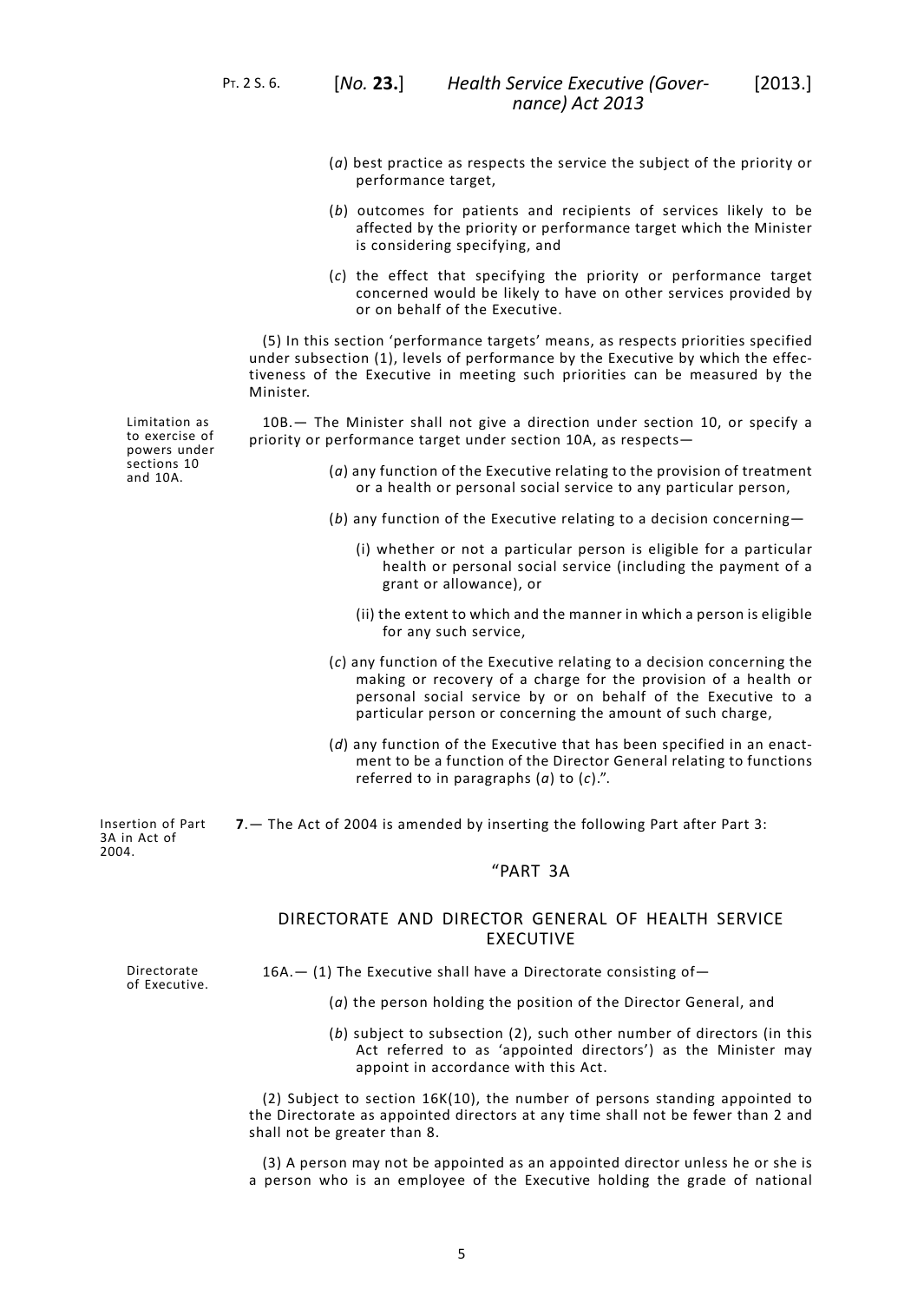director or other grade in the Executive which is not less senior than the grade of national director.

(4) An appointed director shall hold office as a member of the Directorate on such terms and conditions as the Minister, with the consent of the Minister for Public Expenditure and Reform, may determine.

(5) For the purposes of subsection (3) and section 16B(4), a person shall be considered as holding the grade of national director or other grade in the Executive which is not less senior than the grade of national director, where that person stands appointed to a post at such grade on a temporary or acting basis for so long as that appointment subsists.

16B.— (1) Subject to this Act, a person appointed as an appointed director shall hold office as a member of the Directorate for a term of 3 years.

(2) An appointed director may be re-appointed by the Minister for a second or subsequent term of office.

(3) An appointed director may resign from office as a member of the Directorate by letter addressed to the Minister, and the resignation shall have effect on the later of—

- (*a*) the day specified in the letter, or
- (*b*) on the receipt of the letter by the Minister.

(4) Upon an appointed director ceasing to be employed by the Executive in a grade referred to in section 16A(3), that person shall cease to be an appointed director.

Role of Directorate.

Term of office of appointed director.

> 16C.— (1) The Directorate is the governing body of the Executive with authority, in the name of the Executive, to perform the functions of the Executive.

> (2) Subject to any directions that may be issued by the Minister under subsection (8), the Directorate may delegate to the Director General any of the Executive's functions.

> (3) If a function of the Executive is delegated to the Director General under subsection (2), the delegation shall remain in force until the Directorate revokes the delegation.

> (4) The Directorate shall notify the Minister in writing of any delegation made under subsection (2) and of any revocation of such delegation.

> (5) The Directorate is accountable to the Minister for the performance of its functions and those of the Executive and the Director General shall account to the Minister on behalf of the Directorate for the performance by the Directorate of its functions and those of the Executive.

> (6) The Director General shall account to the Minister pursuant to subsection (5) through the Secretary General of the Department of Health.

> (7) The Directorate shall inform the Minister of any matter which it considers should be brought to the attention of the Minister.

> (8) The Minister may issue a direction to the Directorate in relation to the delegation of the Executive's functions to the Director General.

Appointed directors eligibility for appointment and removal from office.

16D.— (1) A person shall not be eligible for appointment as an appointed director if the person:

> (*a*) is regarded, pursuant to section 19 of the European Parliament Elections Act 1997, as having been elected to the European Parliament to fill a vacancy,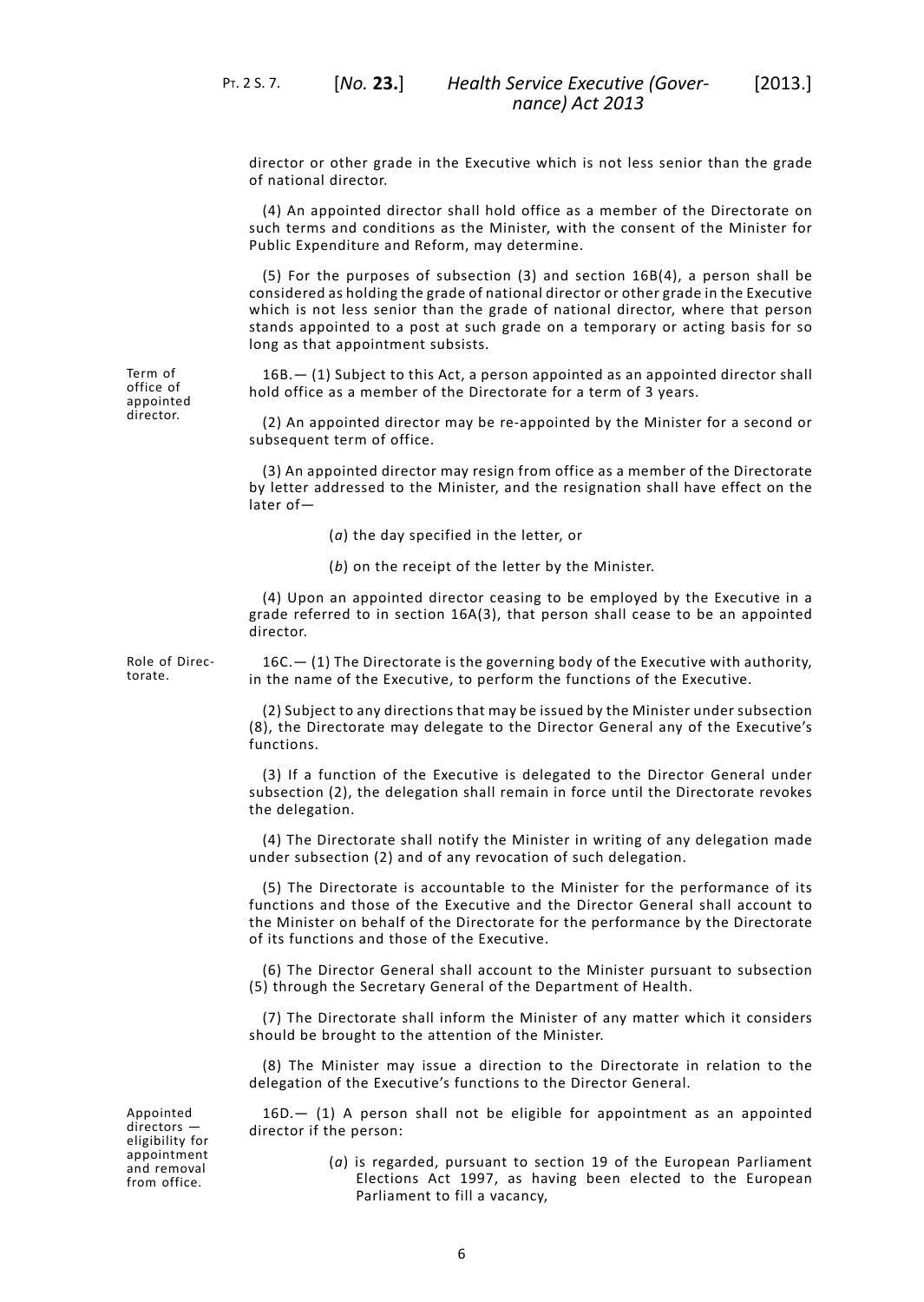PT. 2 S. 7. [*No.* **23.**]

*Health Service Executive (Gover-* [2013.] *nance) Act 2013*

- (*b*) is a member of a local authority,
- (*c*) has been convicted on indictment of an indictable offence, or
- (*d*) has been convicted of an offence involving dishonesty.
- (2) A person shall cease to be an appointed director if that person—
	- (*a*) is elected as a member of either House of the Oireachtas or of the European Parliament,
	- (*b*) is nominated as a member of Seanad Éireann,
	- (*c*) is regarded, pursuant to section 19 of the European Parliament Elections Act 1997, as having been elected to the European Parliament to fill a vacancy,
	- (*d*) becomes a member of a local authority,
	- (*e*) is convicted on indictment of an indictable offence, or
	- (*f*) is convicted of an offence involving dishonesty.

(3) The Minister may at any time remove an appointed director from office as a member of the Directorate if—

- (*a*) in the Minister's opinion, the person has become incapable through ill-health of effectively performing his or her duties as an appointed director,
- (*b*) in the Minister's opinion, the appointed director has committed stated misbehaviour,
- (*c*) the removal of the person as an appointed director appears to the Minister to be necessary for the Directorate to perform its functions in an effective manner,
- (*d*) in performing functions as appointed director the appointed director has contravened section 25(1) or 26 or an applicable provision of the Ethics in Public Office Act 1995, or
- (*e*) in performing functions as an appointed director the person has failed to comply with a code of conduct drawn up pursuant to section 10(3) of the Standards in Public Office Act 2001 and which relates to the appointed director.

(4) In this section 'applicable provision of the Ethics in Public Office Act 1995', in relation to an appointed director, means a provision of that Act that by virtue of a regulation made under section 3 of that Act applies to the appointed director.

Appointment of Director General.

16E.— (1) The Director General shall be appointed by the Minister.

(2) Subject to subsection (4), a person appointed as Director General shall be recruited in accordance with the Public Service Management (Recruitment and Appointments) Act 2004.

(3) A person appointed as Director General shall hold office on such terms and conditions (including terms and conditions relating to remuneration, allowances and superannuation) as the Minister, with the consent of the Minister for Public Expenditure and Reform, may determine.

(4) Subsection (2) does not apply to the appointment of the first Director General.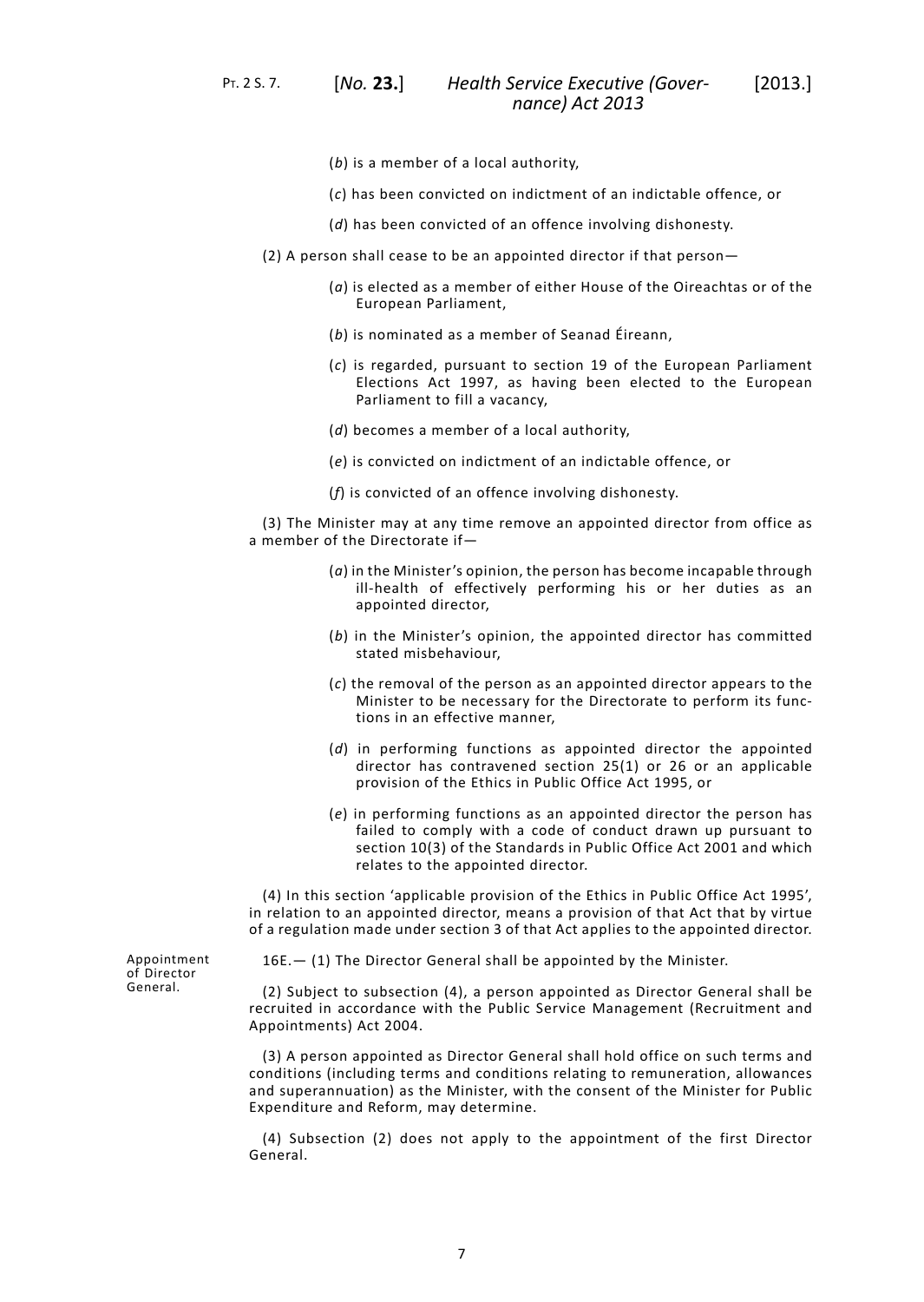Eligibility for appointment as Director General.

16F.— (1) A person shall not be eligible for appointment as Director General if the person—

- (*a*) is a member of either House of the Oireachtas or of the European Parliament,
- (*b*) is regarded, pursuant to section 19 of the European Parliament Elections Act 1997, as having been elected to the European Parliament to fill a vacancy,
- (*c*) is a member of a local authority,
- (*d*) has been convicted on indictment of an indictable offence, or
- (*e*) has been convicted of an offence involving dishonesty.
- (2) A person shall cease to hold the office of Director General if that person—
	- (*a*) is elected as a member of either House of the Oireachtas or of the European Parliament,
	- (*b*) is nominated as a member of Seanad Éireann,
	- (*c*) is regarded, pursuant to section 19 of the European Parliament Elections Act 1997, as having been elected to the European Parliament to fill a vacancy,
	- (*d*) becomes a member of a local authority,
	- (*e*) is convicted on indictment of an indictable offence, or
	- (*f*) is convicted of an offence involving dishonesty.
- (3) The Minister may at any time remove the Director General from office if—
	- (*a*) in the Minister's opinion, that person has become incapable through ill-health of effectively performing his or her duties as Director General,
	- (*b*) in the Minister's opinion, the Director General has committed stated misbehaviour,
	- (*c*) the removal of the Director General appears to the Minister to be necessary for the Executive to perform its functions in an effective manner,
	- (*d*) in the Minister's opinion, the Director General has consistently failed to have regard to requirements in relation to his or her functions under this Act,
	- (*e*) the Director General has contravened section 25(1) or 26 or an applicable provision of the Ethics in Public Office Act 1995, or
	- (*f*) in performing his or her functions as Director General the person has failed to comply with a code of conduct drawn up pursuant to section 10(3) of the Standards in Public Office Act 2001 and which relates to the Director General.

(4) In this section 'applicable provision of the Ethics in Public Office Act 1995' in relation to the Director General, means a provision of that Act that by virtue of a regulation made under section 3 of that Act applies to the Director General.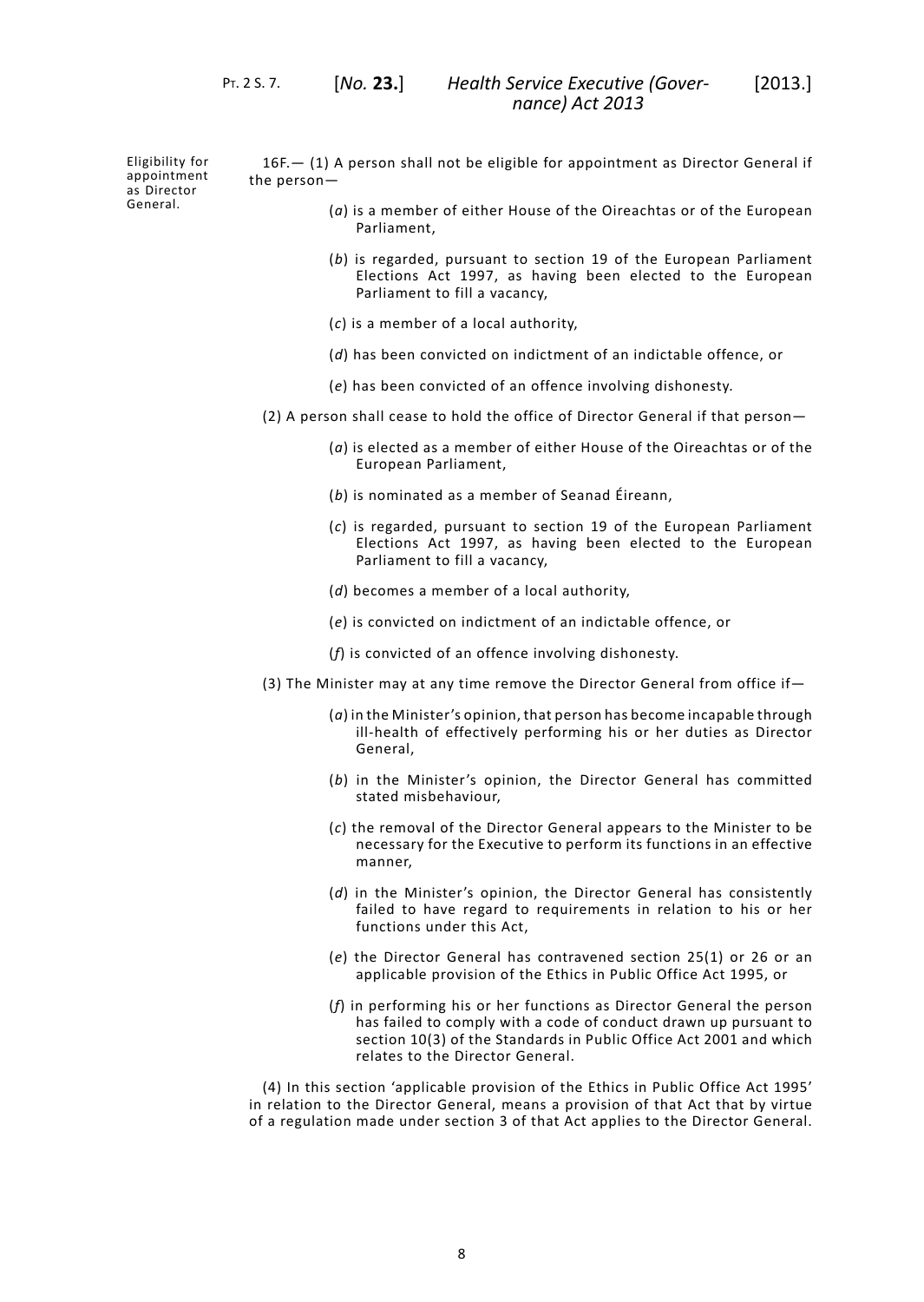General functions of Director General.

16G.— (1) In addition to his or her functions as a member of the Directorate and as the chairperson of the Directorate, the Director General shall—

- (*a*) carry on, manage and control generally the administration and business of the Executive,
- (*b*) perform such other functions as may be delegated to him or her by the Directorate under section 16C,
- (*c*) perform such other functions as may be assigned to him or her under this Act or any other enactment.

(2) Subject to subsection (3), the Director General shall be responsible to the Directorate for the performance of his or her functions under paragraphs (*a*) to (*c*) of subsection (1) and for the implementation of the Directorate's policies.

(3) Subsection (2) does not apply to the Director General's functions as a member of the Directorate or as chairperson of the Directorate.

(4) Where the Director General is absent the functions of the Director General referred to in subsection (1) may be performed by such appointed director as may be designated by the Director General from time to time, with the consent of the Minister, and where no such designation has been made, and the Director General is unable by reason of his or her ill health to make such a designation, by the Minister.

(5) If the office of Director General is vacant, the functions of the Director General referred to in subsection (1) may be performed by such appointed director as may be designated by the Minister for the purposes of this subsection.

(6) For the purposes of subsections (4) and (5), where in this Act or in any other enactment functions are assigned to the Director General or provision is made in this Act or in such enactment as to the manner in which a function so assigned is to be performed by the Director General any such reference to the Director General shall be construed as including a reference to the appointed director designated by the Director General or the Minister under subsection (4) or, as the case may be, the Minister under subsection (5) for so long as that appointed director stands so designated and entitled to perform the functions of the Director General.

(7) Where the Director General resumes duty the person designated under subsection (4) shall cease to perform the functions of the Director General.

Delegation of functions by Director General.

16H.— (1) Subject to any directions that may be issued by the Directorate, the Director General may—

- (*a*) delegate in writing any of his or her functions under section 16G to employees of the Executive specified by name, grade, position or otherwise, and
- (*b*) where and to the extent specified in a delegation made under paragraph (*a*), authorise the subdelegation of any or all of the functions delegated under paragraph (*a*) to or by other employees of the Executive.

(2) Any function delegated or subdelegated under this section to an employee is to be performed by the employee under the general direction and control of the Director General and in compliance with such directions, limitations and guidelines as may be specified by—

(*a*) in the case of a delegated function, the Director General, or

(*b*) in the case of a subdelegated function, the employee who subdelegated that function.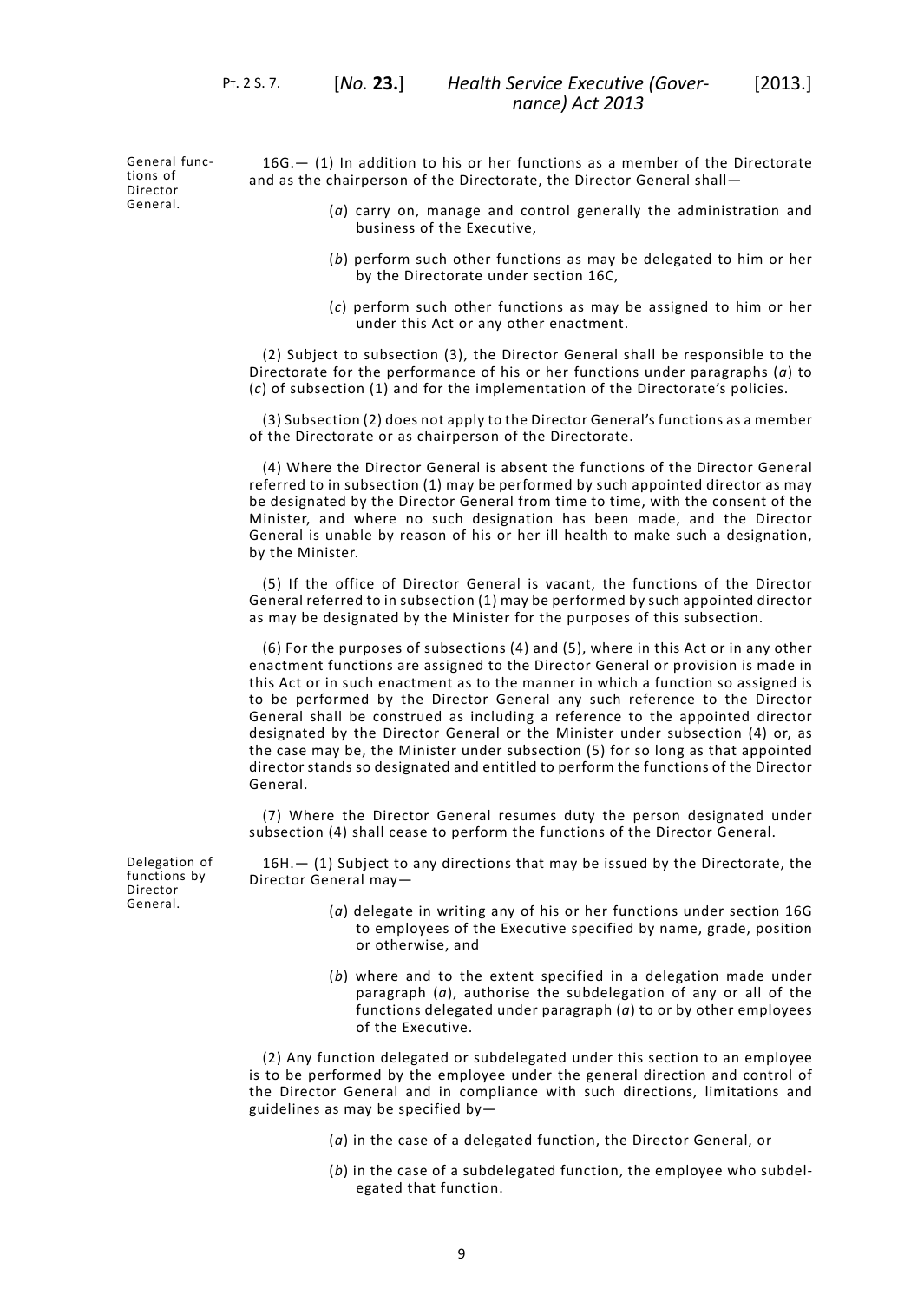(3) The delegation or subdelegation of a function does not preclude the Director General from performing the function.

- (4) The Director General may—
	- (*a*) vary any delegation or subdelegation of a function made under this section, including by modifying the geographical area to which the delegation or subdelegation relates,
	- (*b*) revoke such delegation, or
	- (*c*) without revoking the delegation, revoke any subdelegation of the function.

(5) On varying or revoking the delegation or subdelegation of a function, the Director General shall inform each employee to whom the function was delegated or subdelegated of its variation or revocation.

(6) An employee of the Executive who subdelegates a function delegated or subdelegated to the employee under this section—

- (*a*) may vary the subdelegation, including by modifying the geographical area to which it relates,
- (*b*) may revoke the subdelegation, and
- (*c*) is not precluded from performing the function.

(7) On varying or revoking the subdelegation of a function, the employee who subdelegated the function under subsection (6) shall inform each employee to whom the function was subdelegated of its variation or revocation.

Attendance by Director General before Oireachtas Committees.

16I.— (1) Subject to subsection (2), the Director General shall, at the written request of an Oireachtas Committee, attend before it to give an account of the general administration of the Executive.

(2) The Director General is not required to give an account before any Oireachtas Committee of any matter relating to the general administration of the Executive that is, or is likely to be, the subject of proceedings before a court or tribunal in the State.

(3) The Director General shall, if of the opinion that subsection (2) applies to a matter about which the Director General is requested to give an account before an Oireachtas Committee, inform the Committee of that opinion and the reasons for that opinion.

(4) The reasons for the Director General forming the opinion referred to in subsection (3) shall be given to the Oireachtas Committee in writing unless the matter arises when the Director General is appearing before the Committee.

(5) If, on being informed of the Director General's opinion about the matter, the Oireachtas Committee decides not to withdraw its request, the High Court may, on application being made to it under subsection (6), determine whether subsection (2) applies to the matter.

(6) An application for a determination under subsection (5) may be made in a summary manner to the High Court by—

- (*a*) the Director General not later than 21 days after being informed by the Oireachtas Committee of its decision not to withdraw its request, or
- (*b*) the chairperson of the Oireachtas Committee acting on behalf of the Committee.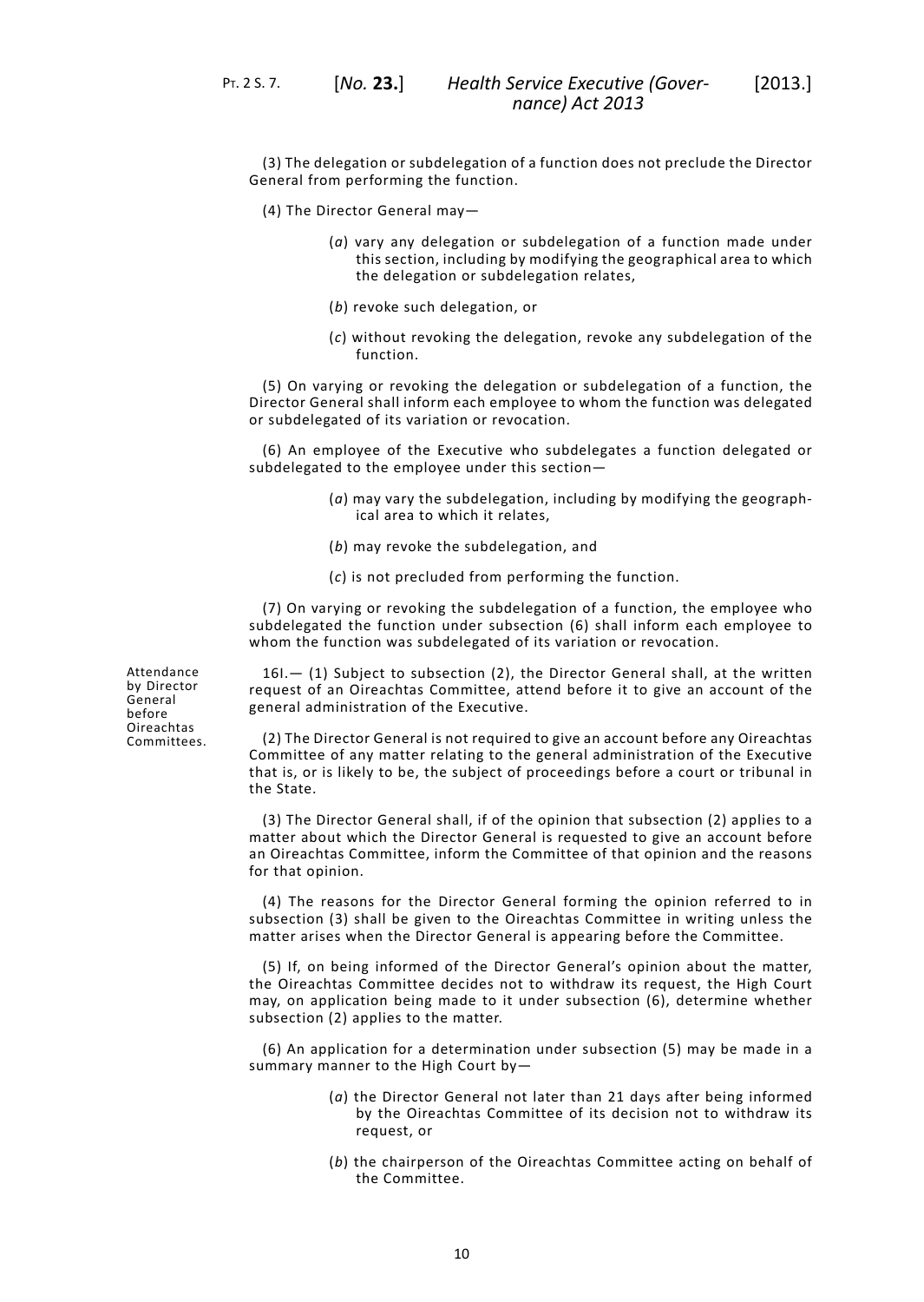(7) Pending the determination of an application under subsection (6), the Director General shall not attend before the Oireachtas Committee to give an account of the matter to which the application relates.

(8) If the High Court determines that subsection (2) applies to the matter, the Oireachtas Committee shall withdraw its request relating to the matter, but if the High Court determines that subsection (2) does not apply, the Director General shall attend before the Committee to give an account of the matter.

(9) In carrying out his or her duties under this section, the Director General shall not question or express an opinion on the merits of any policy of the Government or a Minister of the Government or on the merits of the objectives of such a policy.

(10) With the permission of the chairperson of the Oireachtas Committee making the request under subsection (1), an appointed director or any other employee of the Executive nominated by the Director General may attend before the Committee in place of the Director General to give an account of the general administration of the Executive, and in such event a reference in subsections (2) to (9) to the Director General shall be read as a reference to the person attending in his or her place.

(11) In this section 'Oireachtas Committee' means—

- (*a*) a committee appointed by either House of the Oireachtas or jointly by both Houses of the Oireachtas (other than the Committee of Public Accounts, the Committee on Members' Interests of Dáil Éireann, or the Committeeon Members' Interests of Seanad Éireann), or
- (*b*) a subcommittee of a committee falling under paragraph (*a*).

16J.— (1) Notwithstanding his or her functions as an appointed director, an appointed director shall be accountable to the Director General for the performance of his or her functions as an employee of the Executive.

(2) Nothing in subsection (1) shall be construed as affecting the functions of an appointed director as a member of the Directorate.

16K.— (1) Subject to subsection (2), the Directorate shall hold such number of meetings as it considers necessary to perform its functions.

(2) The Directorate shall meet at least once in each of 11 months of a year.

(3) The Director General may at any reasonable time call a meeting of the Directorate.

(4) Any 2 appointed directors may call a meeting of the Directorate where a request in writing for a meeting of the Directorate to be called, signed by not less than 2 appointed directors, has been made to the Director General and the Director General—

- (*a*) refuses to call such a meeting, or
- (*b*) has not called a meeting within 7 days of having been requested to do so pursuant to this subsection.
- (5) At a meeting of the Directorate—
	- (*a*) the Director General, if present, shall chair the meeting,
	- (*b*) if and for so long as the Director General is not present, or if that office is vacant, the appointed director designated by the Director General or the Minister under section 16G(4) or, as the case may

Accountability of appointed directors to Director General for the performance of their functions as employees of Executive.

Meetings and procedure of Directorate.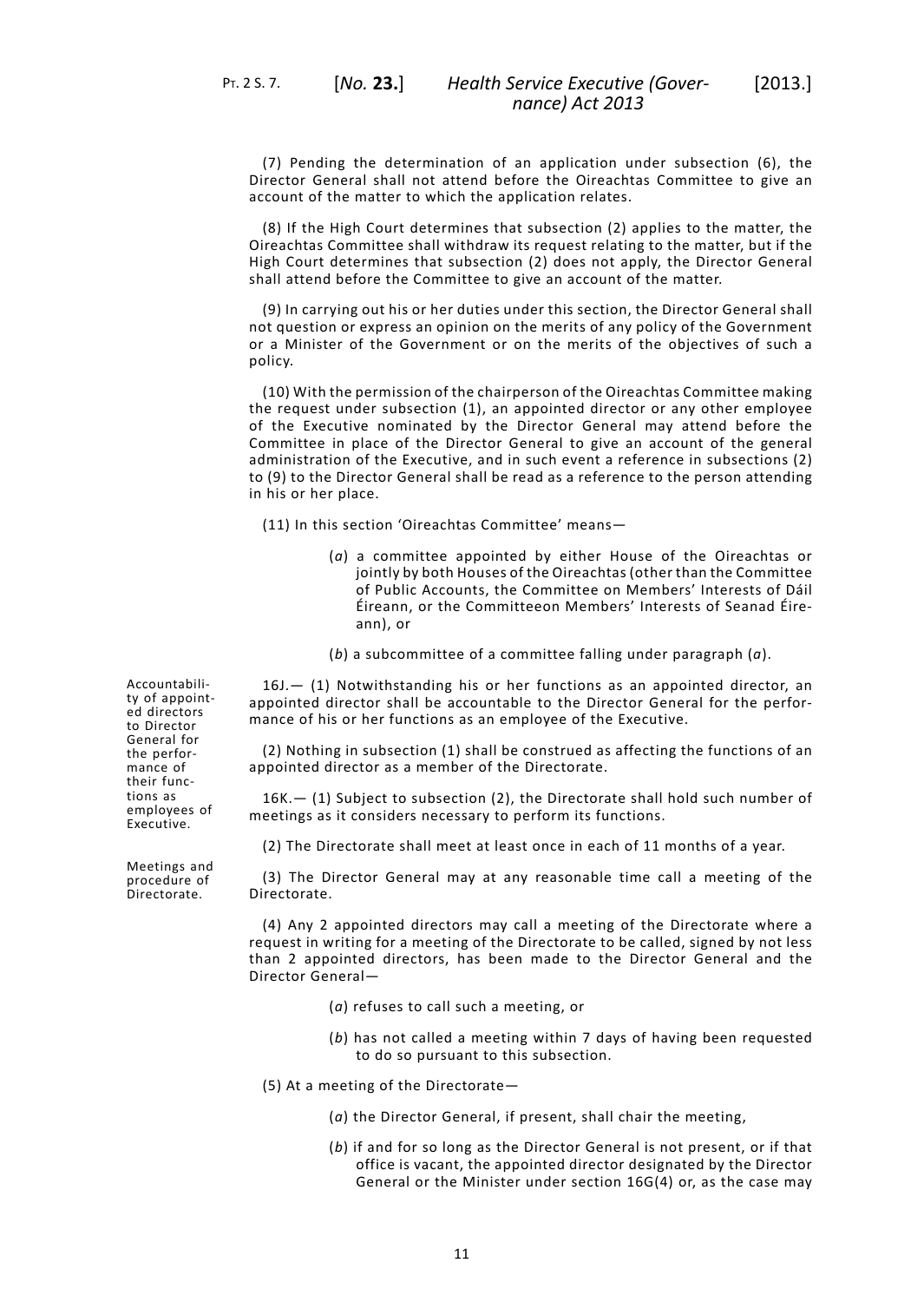PT. 2 S. 7. [*No.* **23.**]

be, the appointed director designated by the Minister for the purposes of section 16G(5) shall, if present, chair the meeting, or

(*c*) in any other case, the appointed directors who are present at the meeting shall choose one of their number to chair the meeting.

(6) Subject to subsection (8), the Director General and each appointed director shall each have one vote at a meeting of the Directorate.

(7) Subject to subsection (8), each question at a meeting of the Directorate shall be determined by a majority of the votes of the members of the Directorate present and voting on the question.

(8) In the case of an equal division of votes, the Director General or other appointed director chairing the meeting shall have a second or casting vote.

(9) A meeting of the Directorate shall not be quorate unless at least half of the persons who for the time being are members of the Directorate are in attendance at the meeting.

(10) The Directorate may perform its functions notwithstanding that there is a vacancy in the office of Director General or a vacancy or vacancies in the offices of appointed directors.

(11) Subject to this Act, the Directorate shall regulate its own procedures and business.

Vacancies in membership of Directorate.

16L.— (1) Where a vacancy occurs in the office of Director General, the Minister shall, as soon as may be, take steps to fill the vacancy.

(2) Notwithstanding section 16A(3), where by reason of an extended absence by an appointed director there are not, in the opinion of the Minister, a sufficient number of appointed directors of the Directorate available to enable the Directorate to perform its functions effectively, the Minister may appoint a person who is an employee of the Executive (whether or not holding a grade referred to in section 16A(3)) to act as a temporary appointed director of the Directorate.

(3) A person appointed under subsection (2) shall not be appointed for a term of more than 6 months and may not be reappointed more than 3 times.

(4) Where the appointed director in whose place the appointment was made under subsection (2) resumes duty as an appointed director, the person appointed under subsection (2) shall cease to be a member of the Directorate.

16M.— (1) The Directorate may from time to time establish such committees as it considers necessary for the purposes of providing assistance and advice to it in relation to the performance of its functions and may determine the membership and terms of reference of each such committee.

(2) The Directorate may appoint persons to a committee established under subsection (1) who are not members of the Directorate.

(3) The persons who may be appointed to a committee established under this section are persons who, in the opinion of the Directorate, have knowledge and experience of the matters falling within the terms of reference of the committee.

(4) The appointment of a person to a committee established under this section shall be subject to such terms and conditions as may be determined—

- (*a*) by the Minister, with the consent of the Minister for Public Expenditure and Reform, insofar as those terms and conditions relate to allowances for expenses, and
- (*b*) by the Executive, insofar as those terms and conditions do not relate to allowances for expenses.

Committees of Directorate.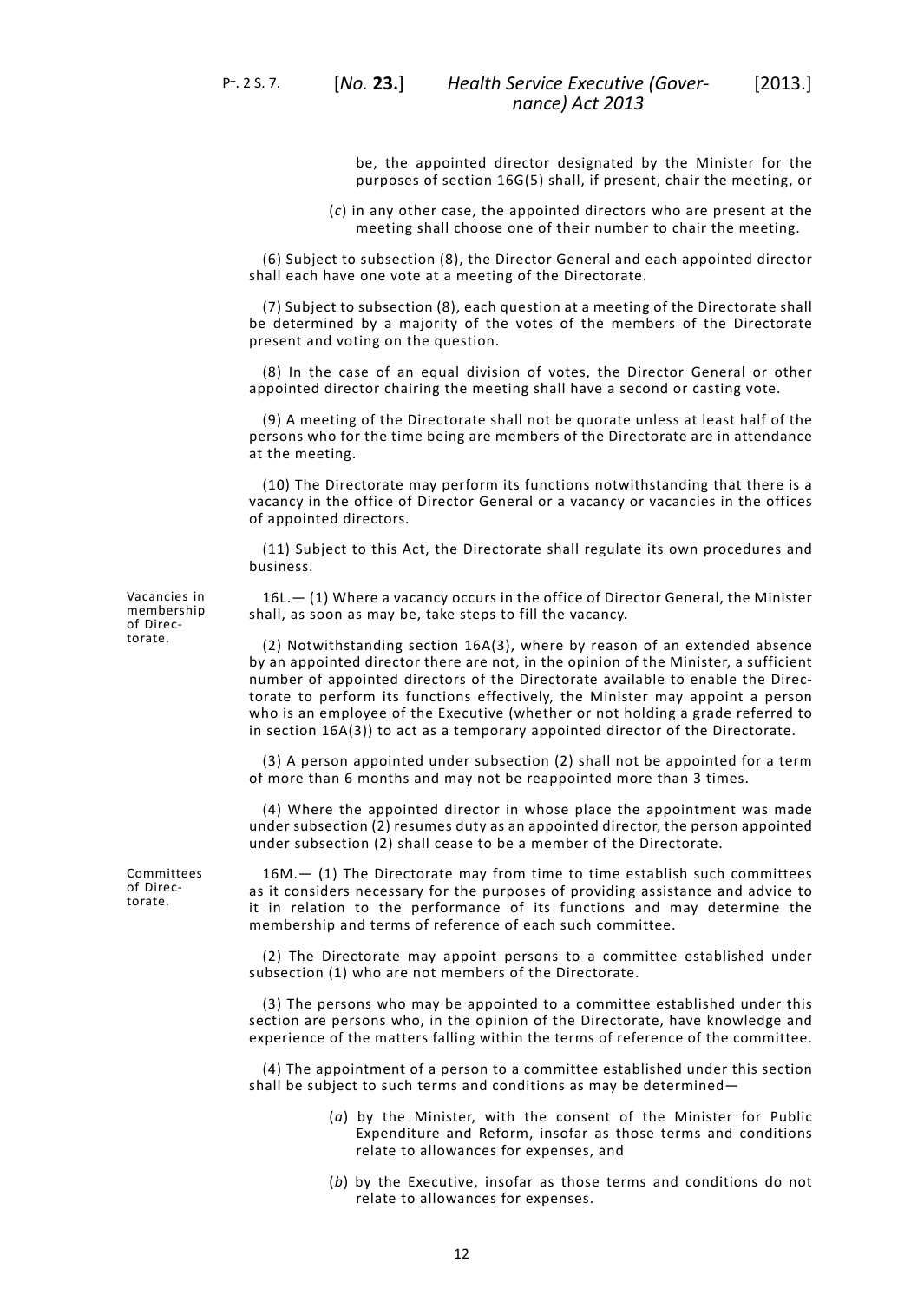(5) The acts of a committee are subject to confirmation by the Directorate, unless the Directorate dispenses with the necessity for confirmation.

(6) The Directorate may determine procedures for the conduct of the business and meetings of any committee established under this section, but subject to any such procedures which apply to the committee concerned, the committee shall regulate its own procedures.

(7) The Directorate may at any time dissolve a committee established under this section.

<span id="page-16-0"></span>(8) This section does not apply to an audit committee established under section 40H.".

Amendment of section 23 of Act for "the chief executive officer" wherever it occurs. of 2004. **8**.— Section 23 of the Act of 2004 is amended by substituting "the Director General"

<span id="page-16-1"></span>**9**.— Section 25 of the Act of 2004 is amended—

Amendment of section 25 of Act of 2004.

(*a*) by substituting the following for subsection (1):

"(1) In performing functions under this Act or any other enactment as—

- (*a*) an appointed director or a member of a committee of the Directorate (including the audit committee),
- (*b*) Director General,
- (*c*) an employee of the Executive,
- (*d*) a person engaged by the Executive as an adviser, or
- (*e*) a person employed by a person referred to in paragraph (*d*),

a person shall maintain proper standards of integrity, conduct and concern for the public interest.",

(*b*) in subsection (2), by substituting "paragraph (*d*)" for "paragraph (*c*)",

(*c*) by substituting the following for subsection (3):

<span id="page-16-2"></span>"(3) For the purposes of subsection (1), the Directorate shall issue codes of conduct for the guidance of persons referred to in that subsection and may issue different codes in respect of different classes of such persons.",

and

(*d*) in subsection (6), by substituting "subsection (1)(*d*)" for "subsection (1)(*c*)".

Amendment of section 26 of Act subsections (1) and (2): of 2004. **10**.— Section 26 of the Act of 2004 is amended by substituting the following for

> "(1) Except in the circumstances specified in subsection  $(2)$ , a person shall not disclose confidential information obtained while performing functions as—

- (*a*) an appointed director or a member of a committee of the Directorate,
- (*b*) Director General,
- (*c*) an employee of the Executive,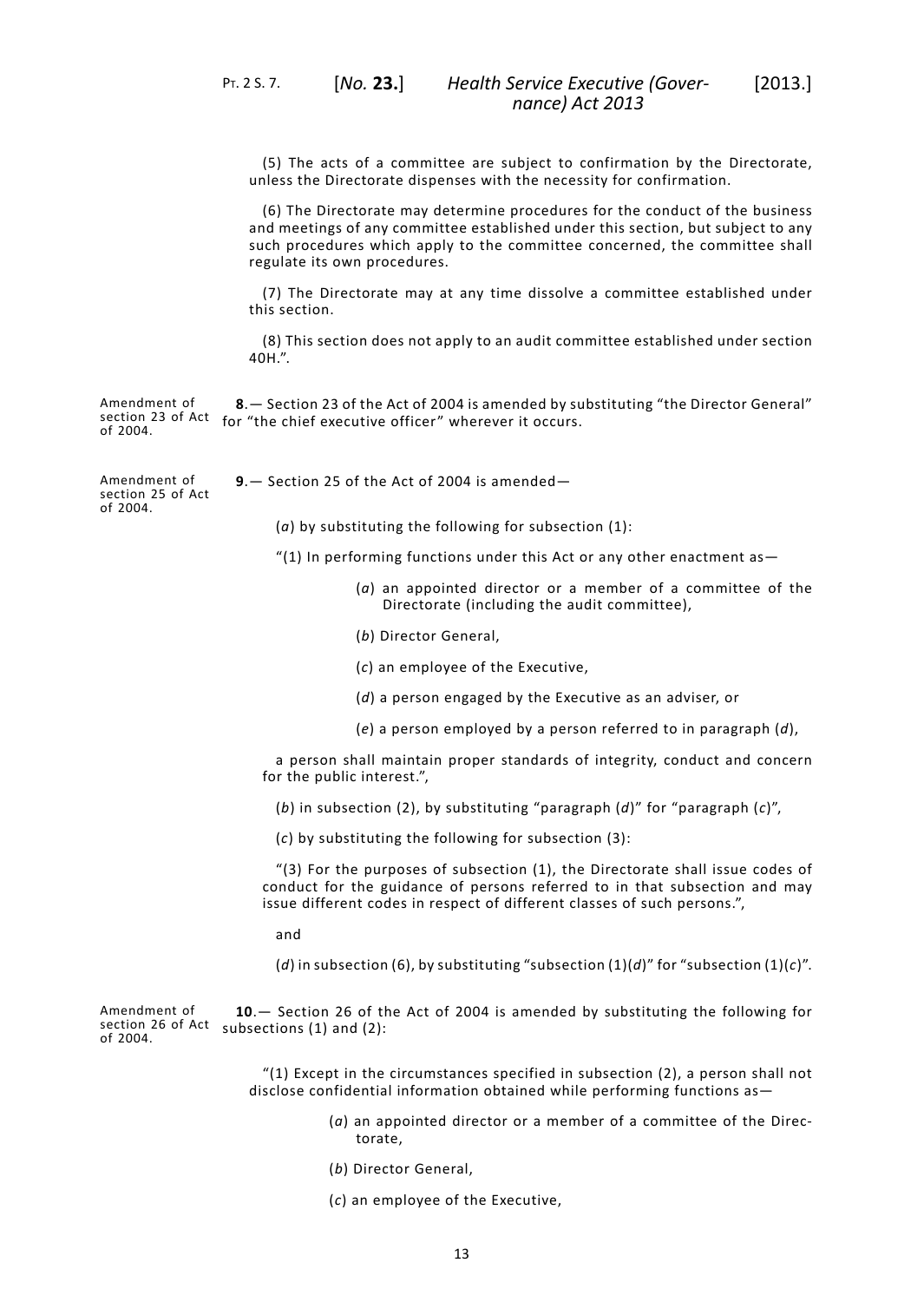PT. 2 S. 10. [*No.* **23.**]

*Health Service Executive (Gover-* [2013.] *nance) Act 2013*

- (*d*) a person engaged by the Executive as an adviser, or
- (*e*) a person employed by a person referred to in paragraph (*d*).

(2) A person does not contravene subsection (1) by disclosing confidential information if—

- (*a*) the Executive authorises its disclosure,
- (*b*) the disclosure is made to the Directorate,
- (*c*) the disclosure is made to the Minister by or on behalf of the Executive or in compliance with a requirement of this Act,
- (*d*) the disclosure is otherwise required by law, or
- (*e*) the disclosure is a protected disclosure under Part 9A.".

Amendment of section 27 of Act of 2004.

Amendment of

of 2004.

- <span id="page-17-1"></span><span id="page-17-0"></span>**11**.— Section 27 of the Act of 2004 is amended—
	- (*a*) in subsection (1), by substituting "A member of a committee of the Directorate" for "An appointed member of the Board or a member of a committee of the Board", and
	- (*b*) in subsection (2), by substituting "Director General" for "chief executive officer".

section 31 of Act **12**.— The Act of 2004 is amended by substituting the following for section 31:

"Executive to prepare and submit service plan for Minister's approval.

- $31.$   $-$  (1) Before the expiry of the specified period the Executive shall–
	- (*a*) prepare, in accordance with this section, a service plan for the financial year or such other period as may be determined by the Minister, and
	- (*b*) adopt the plan so prepared and submit it to the Minister for approval.
- (2) For the purpose of this section, the specified period is—
	- (*a*) the period ending 21 days after the publication by the Government of the Estimates for Supply Services for that financial year, or
	- (*b*) such other period as the Minister may allow.

(3) The Minister may issue a direction to the Executive as respects the form and manner in which the service plan is to be prepared.

(4) A service plan shall be prepared in a form and manner which is consistent with any direction issued by the Minister under subsection (3) and shall—

- (*a*) indicate the type and volume of health and personal social services to be provided by the Executive during the period to which the plan relates,
- (*b*) indicate any capital plans proposed by the Executive,
- (*c*) contain estimates of the number of employees of the Executive for the period and the services to which the plan relates,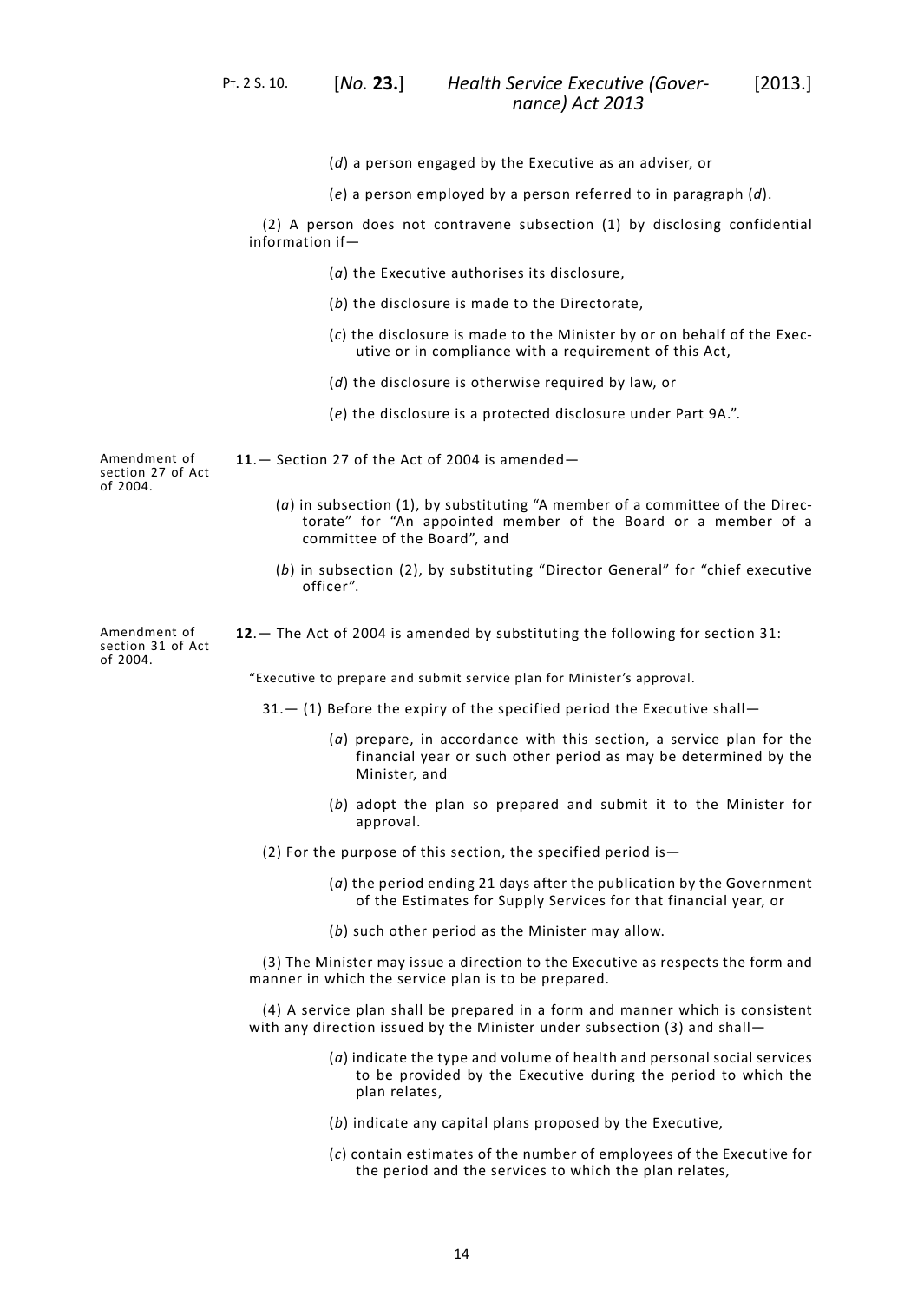PT. 2 S. 12. [*No.* **23.**]

- (*d*) contain estimates of the number of employees of service providers under section 38 engaged in the provision of such services and which relate to the period of the service plan and the services to which it relates
- (*e*) contain any other information specified by the Minister,
- (*f*) be consistent with any directions issued by the Minister under section 10, and
- (*g*) accord with the policies and objectives of the Minister and the Government.
- (5) In preparing the service plan, the Executive shall have regard to  $-$ 
	- (*a*) the approved corporate plan in operation at that time,
	- (*b*) any direction issued by the Minister under section 10, and
	- (*c*) the priorities and performance targets specified under section 10A.

(6) If the Executive fails to submit a service plan to the Minister before the expiry of the period referred to in subsection (2), the Minister may in writing issue a direction to the Director General directing the Director General to prepare and submit a service plan to him or her within 10 days of the issue of the direction under this subsection.

(7) A service plan submitted to the Minister by the Director General in compliance with subsection (6) shall be deemed to have been prepared, adopted and submitted by the Executive.

(8) Not later than 21 days after receiving a service plan under this section, the Minister shall, having consulted with the Minister for Children and Youth Affairs—

- (*a*) approve the service plan in the form in which it was submitted,
- (*b*) approve the service plan with such amendments as the Minister, having consulted with the Executive, may determine, or
- (*c*) issue a direction to the Executive under subsection (9) to amend the plan.

(9) The Minister may, after consulting with the Minister for Children and Youth Affairs, direct the Executive to amend a service plan submitted under this section if, in the opinion of the Minister, the plan—

- (*a*) does not contain any information required to be included in the service plan pursuant to subsection (4),
- (*b*) does not in some other respect comply with subsection (4),
- (*c*) has been prepared by the Executive without sufficient regard to the matters referred to in subsection (5), or
- (*d*) does not accord with the policies and objectives of the Minister, the Minister for Children and Youth Affairs or the Government to the extent that those policies and objectives relate to the functions of the Executive and have been communicated in writing to the Executive prior to the commencement of the specified period.

(10) The Minister may refuse to approve a service plan unless it is amended in accordance with a direction issued under subsection (9).

(11) The Director General shall comply with a direction issued to him or her under this section.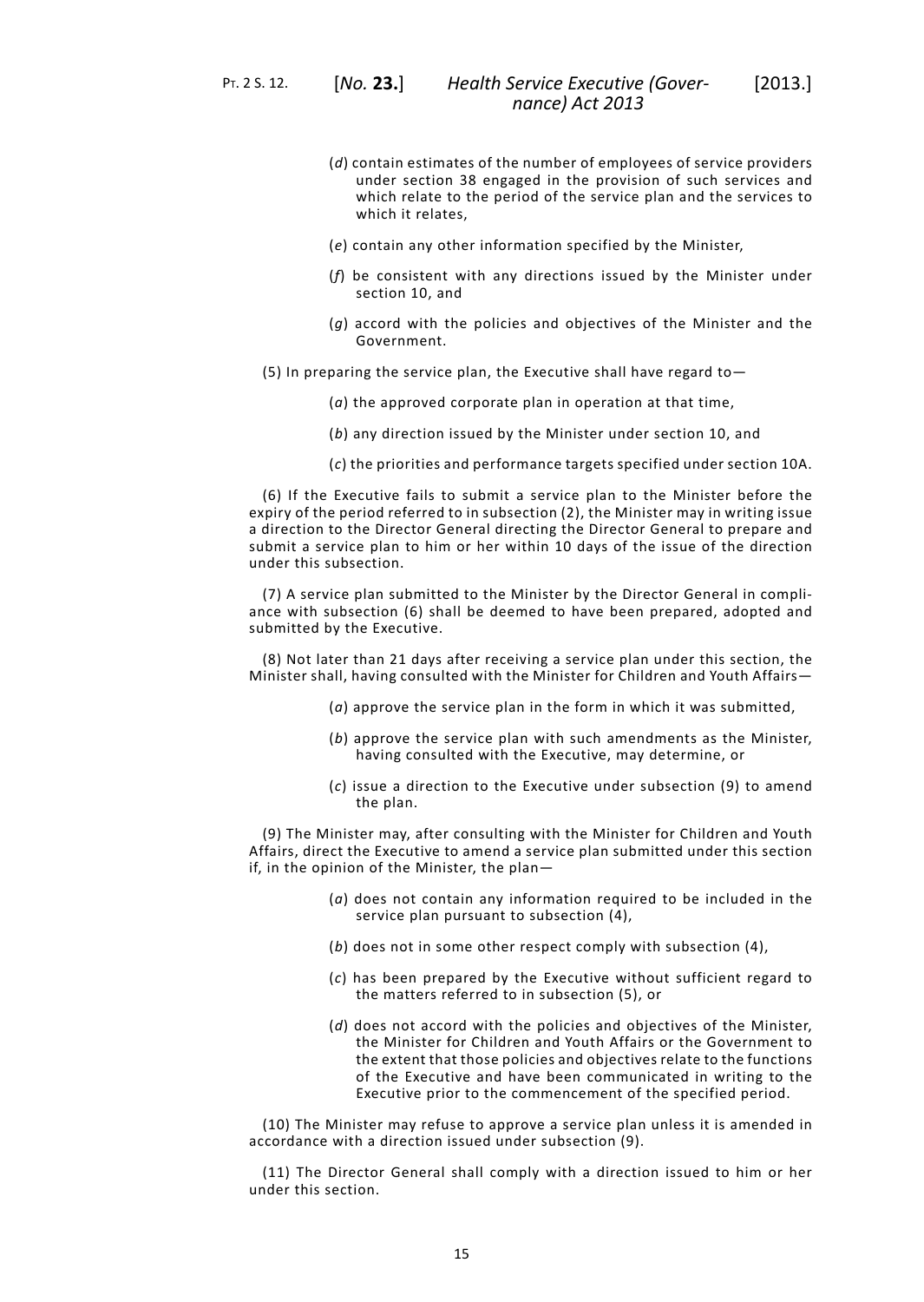PT. 2 S. 12. [*No.* **23.**]

(12) The Executive shall submit to the Minister with the service plan a statement of its estimate of the income and expenditure relating to the plan and that estimate shall be consistent with the Vote for the Executive as published by the Government in the Estimates for Supply Services.

(13) The Minister shall ensure that a copy of an approved service plan is laid before both Houses of the Oireachtas within 21 days after the plan is approved by the Minister.

(14) The Executive shall ensure that, as soon as practicable after copies of an approved service plan are laid before the Houses of the Oireachtas, the plan is published on the Internet or in accordance with such other arrangements as the Minister may specify.".

<span id="page-19-0"></span>**13**.— The Act of 2004 is amended by substituting the following for section 32:

"Amendment of approved service plan.

32.— (1) After approving a service plan, the Minister may direct the Executive to submit an amended service plan and may specify in the direction the manner in which the plan is to be amended.

(2) The Executive may amend an approved service plan.

(3) If the Minister directs the Executive to submit an amended service plan in accordance with subsection (1), subsections (4) to (11) of section 31 shall apply with all necessary modifications to the amended service plan.

(4) The Executive shall submit a service plan amended under subsection (2) as soon as practicable and in any event not later than 5 days after the day on which it adopts the amended service plan.

(5) Within 21 days after receiving an amended service plan submitted in accordance with subsection (4), the Minister may, having consulted with the Minister for Children and Youth Affairs—

- (*a*) direct the Executive to amend the service plan specifying the manner in which the service plan is to be amended, or
- (*b*) notify the Executive that he or she intends to amend the plan in consultation with the Executive.

(6) Unless the direction or notification relating to an amended service plan is issued by the Minister within the period specified in subsection (5), the amended service plan is deemed to have been approved by the Minister immediately before the end of that period.

(7) If a direction relating to an amended service plan is issued by the Minister within the period specified in subsection (5), any amendment made (either in the amended service plan or in response to the direction) by the Executive to its approved service plan has no effect until the amendment is approved by the Minister.

(8) The Minister shall ensure that a copy of an approved service plan amended under this section is laid before both Houses of the Oireachtas within 21 days after the amended service plan is approved or deemed to have been approved by the Minister.

(9) The Executive shall ensure that, as soon as practicable after copies of an approved amended service plan are laid before the Houses of the Oireachtas, the plan is published on the Internet or in accordance with such other arrangements as the Minister may specify.".

Amendment of section 32 of Act of 2004.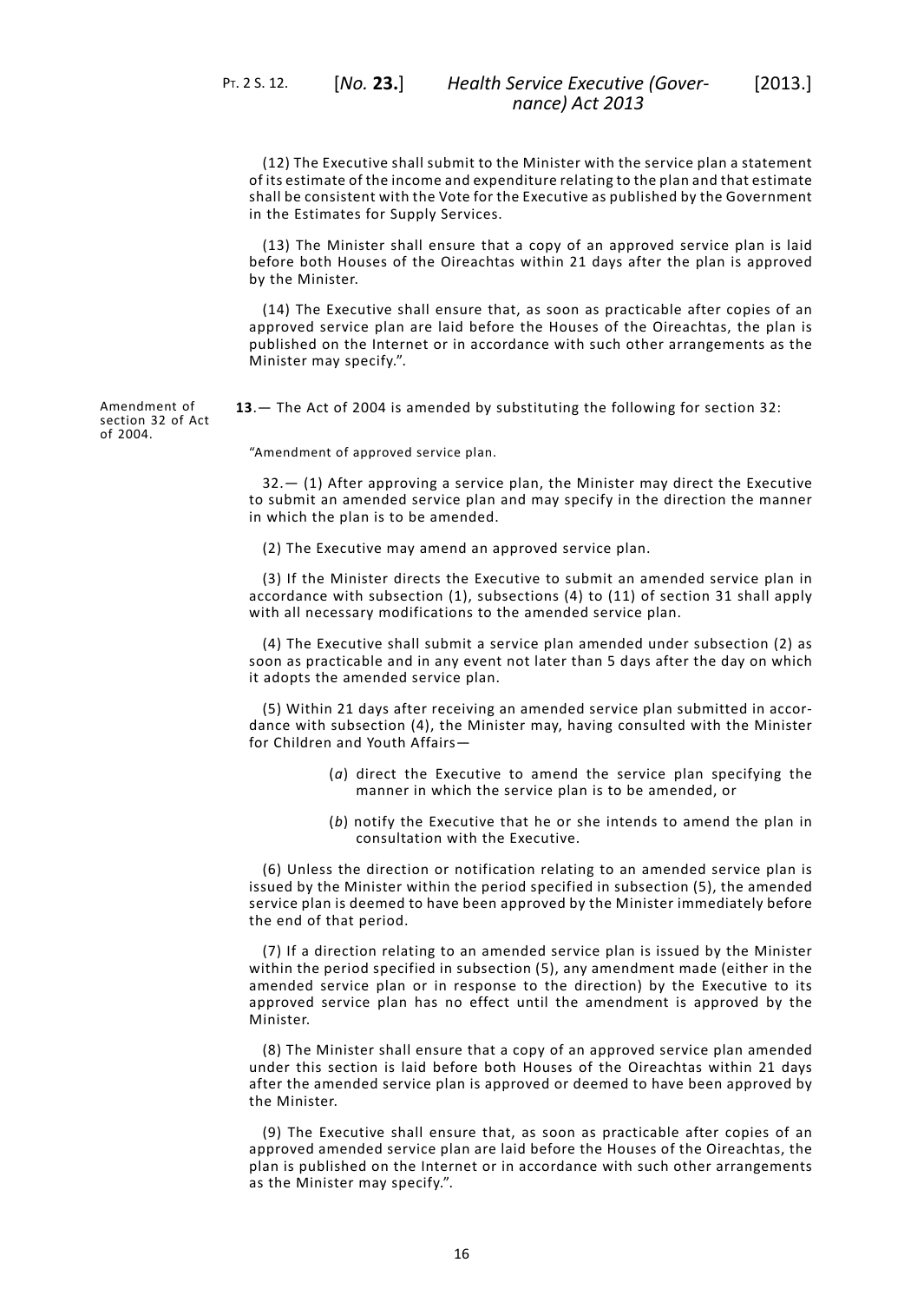Amendment of section 33 of Act of 2004. **14**.— The Act of 2004 is amended by substituting the following for section 33:

"Implementation of approved service plan.

<span id="page-20-0"></span>PT. 2 S. 14. [*No.* **23.**]

33.— (1) The Executive shall manage health and personalsocialservicesindicated in an approved service plan so as to ensure that the services are delivered in accordance with the plan.

<span id="page-20-1"></span>(2) The Minister may direct the Executive to take such specified measures as he or she may require in relation to the implementation of an approved service plan.".

Amendment of section 35 of Act following for paragraph (*b*): of 2004. **15**.— Section 35 of the Act of 2004 is amended in subsection (1) by substituting the

> "(*b*) the structure of the Executive, including the roles and responsibilities of the Directorate and the Director General,".

<span id="page-20-2"></span>Amendment of section 37 of Act following for paragraph (*g*): of 2004. **16**.— Section 37 of the Act of 2004 is amended in subsection (2) by substituting the

> "(*g*) such other information as the Executive considers appropriate or as the Minister, having consulted with the Minister for Children and Youth Affairs, may specify.".

<span id="page-20-3"></span>Insertion of Part 7B in Act of 2004. **17**.— The Act of 2004 is amended by inserting the following Part after Part 7A:

# "PART 7B

# ACCOUNTING OFFICER AND AUDIT COMMITTEE

General to be 40G.— The Director General shall be the accounting officer in relation to the appropriation accounts of the Executive for the purposes of the Comptroller and Auditor General Acts 1866 to 1998.

> 40H.— (1) As soon as practicable after the commencement of this section, the Director General shall establish an audit committee to perform the functions specified in section 40I.

(2) The audit committee shall be appointed by the Directorate and shall consist of—

- (*a*) one of the appointed directors,
- (*b*) not fewer than 4 other persons who, in the opinion of the Directorate, have the relevant skills and experience to perform the functions of the committee, at least one of whom shall hold a professional qualification in accountancy or auditing.

(3) A person is not eligible for appointment to the audit committee pursuant to subsection (2)(*b*) if that person is an employee of the Executive.

(4) The Directorate shall designate one of the persons appointed pursuant to subsection (2)(*b*) to be the chairperson of the audit committee.

(5) The term of a person's membership of the audit committee shall be determined by the Directorate when appointing that person.

Audit committee.

Director

accounting officer of Executive.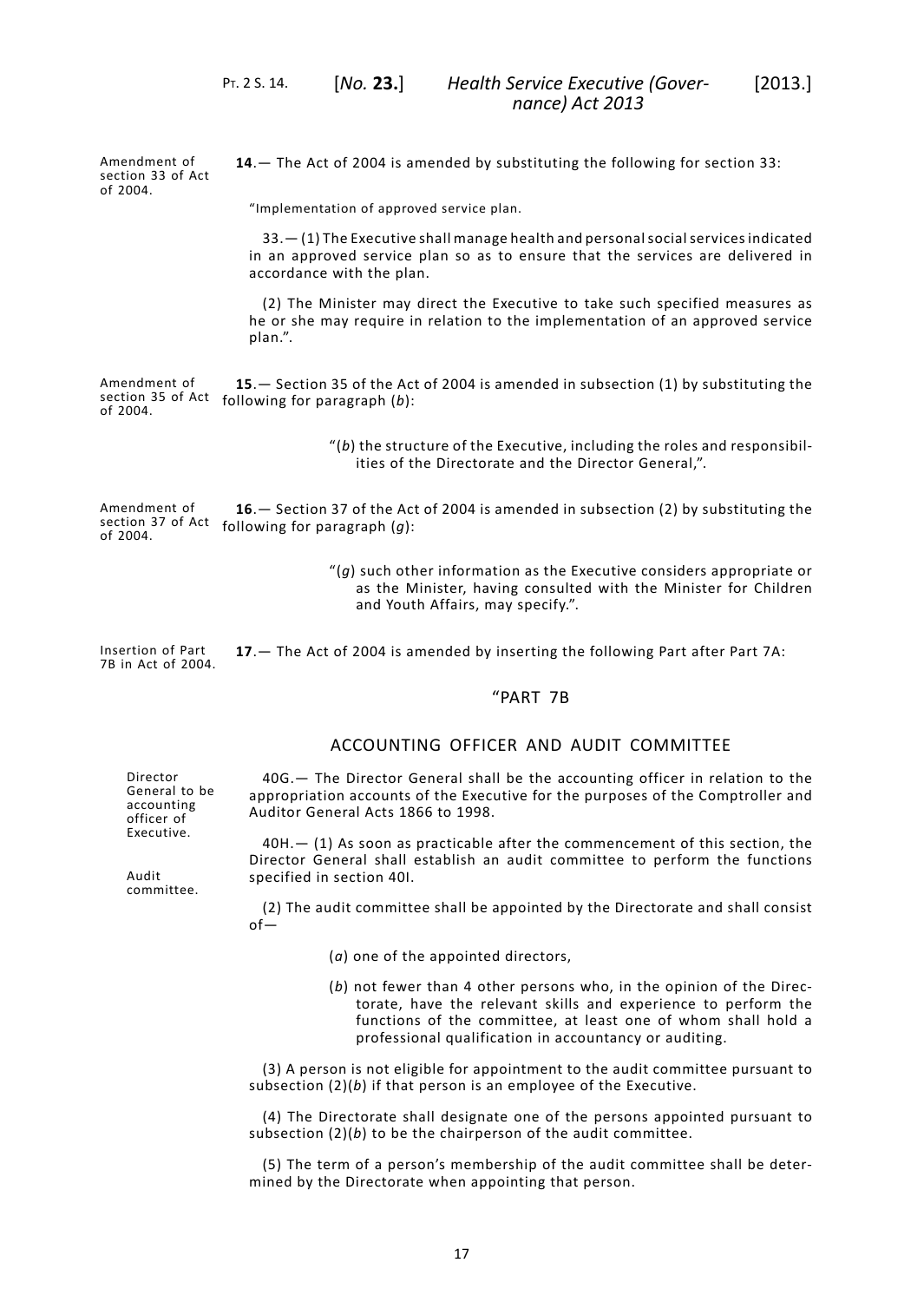(6) A member of the audit committee may resign from the committee by letter addressed to the Directorate.

(7) The Directorate may at any time remove a member of the audit committee for stated reasons.

(8) The terms and conditions of membership of the audit committee shall be determined by the Directorate with the consent of the Minister and the Minister for Public Expenditure and Reform.

(9) The Director General shall ensure that the audit committee is provided with the necessary secretarial and other resources to enable it to perform its functions.

Functions of audit committee.

- 40I.— (1) The audit committee shall—
	- (*a*) advise the Director General on financial matters relating to his or her functions,
	- (*b*) report in writing at least once in every year to the Director General on those matters and on the activities of the committee in the previous year, and
	- (*c*) provide a copy of that report to the Directorate and the Minister.
- (2) The audit committee shall—
	- (*a*) advise the Directorate on financial matters relating to its functions,
	- (*b*) report in writing at least once in every year to the Directorate on those matters, and
	- (*c*) provide a copy of that report to the Minister.

(3) The audit committee's duties under subsections (1)(*a*) and (2)(*a*) include advising on the following matters:

- (*a*) the proper implementation by the Executive of Government guidelines on financial issues;
- (*b*) compliance by the Director General with section 22 of the Exchequer and Audit Departments Act 1866, section 19 of the Comptroller and Auditor General (Amendment) Act 1993 and any other obligations imposed by law relating to financial matters;
- (*c*) the appropriateness, efficiency and effectiveness of the Executive's procedures relating to—
	- (i) public procurement,
	- (ii) seeking sanction for expenditure and complying with that sanction,
	- (iii) the acquisition, holding and disposal of assets,
	- (iv) risk management,
	- (v) financial reporting, and
	- (vi) internal audits.

(4) The audit committee shall meet at least 4 times in each year and may invite any person it considers appropriate (whether that person is or is not an employee of the Executive) to attend a meeting of the committee.

(5) The Director General shall—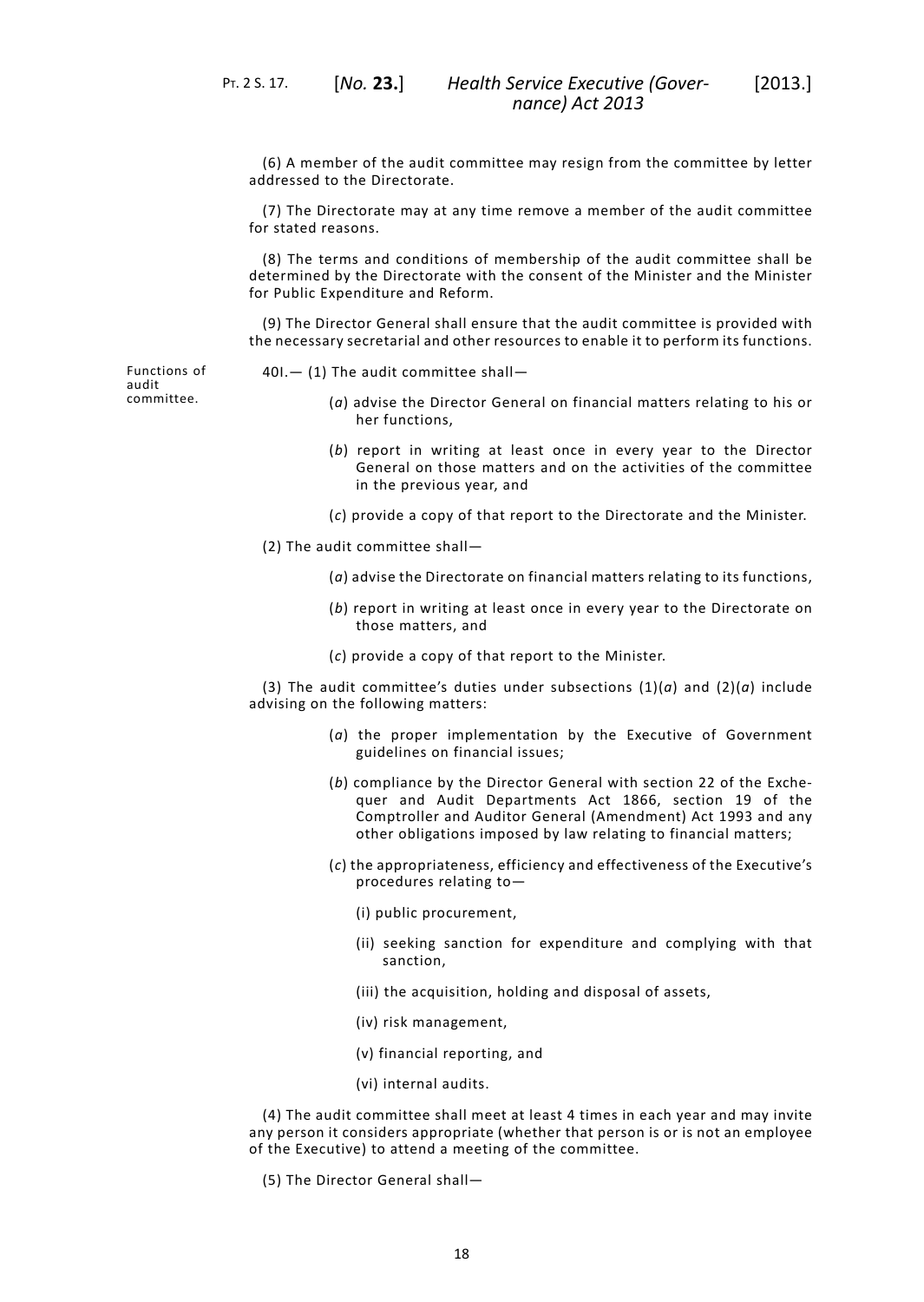PT. 2 S. 17. [*No.* **23.**]

- (*a*) ensure that the audit committee is provided with all of the Executive's audit reports, audit plans and monthly reports on expenditure, and
- (*b*) if he or she has reason to suspect that any material misappropriation of the money for which he or she is the accounting officer, or any fraudulent conversion or misapplication of the Executive's property, may have taken place, report the matter to the audit committee as soon as practicable.

(6) The Director General shall furnish to the audit committee information on any financial matter or procedure necessary for the performance of its functions by the committee when requested to do so and where such information relates to—

- (*a*) any contract that the Executive proposes to enter into involving expenditure of an amount in excess of a threshold specified by the committee, and
- (*b*) any legal proceedings taken or threatened against the Executive that may give rise to a potential financial liability.".

<span id="page-22-0"></span>Amendment of section 51 of Act "Director General" for "chief executive officer". of 2004. **18**.— Section 51 of the Act of 2004 is amended in subsection (4) by substituting

Amendment of section 76 of Act of 2004.

<span id="page-22-1"></span>**19**.— The Act of 2004 is amended by substituting the following for section 76:

"Effect of delegation and subdelegation of functions.

76.— (1) If a function of the Executive is delegated by the Directorate to the Director General under section 16C, references in a provision of this Act or any other enactment that assign that function to the Executive or that regulate the manner in which the function is to be performed are to be construed as references to the Director General.

(2) If a function of the Director General under section 16G is delegated or subdelegated by him or her to an employee of the Executive under section 16H(1)(*a*) or is subdelegated by an employee authorised to do so under section 16H(1)(*b*), references in any provision of this Act or any other enactment that regulates the manner in which that function is to be performed are to be construed as references to the employee to whom the function is delegated or subdelegated.

(3) If a function is delegated under section 16C or subdelegated under section 16H(1) the delegation or subdelegation is to be taken to include the delegation or subdelegation of any duty or power incidental to or connected with that function.

(4) An act or thing done by the Director General pursuant to a delegation by the Directorate under section 16C(2) has the same force and effect as if done by the Directorate.

(5) An act or thing done by an employee of the Executive pursuant to a delegation or subdelegation under section 16H has the same force and effect as if done by the Director General.

(6) The revocation of a delegation by the Directorate or the Director General does not affect a subdelegation authorised under section 16H*,* unless the Directorate or Director General, as the case may be, otherwise directs.

(7) A delegation or subdelegation of a function does not cease to have effect solely because the person who delegated or subdelegated the function or autho-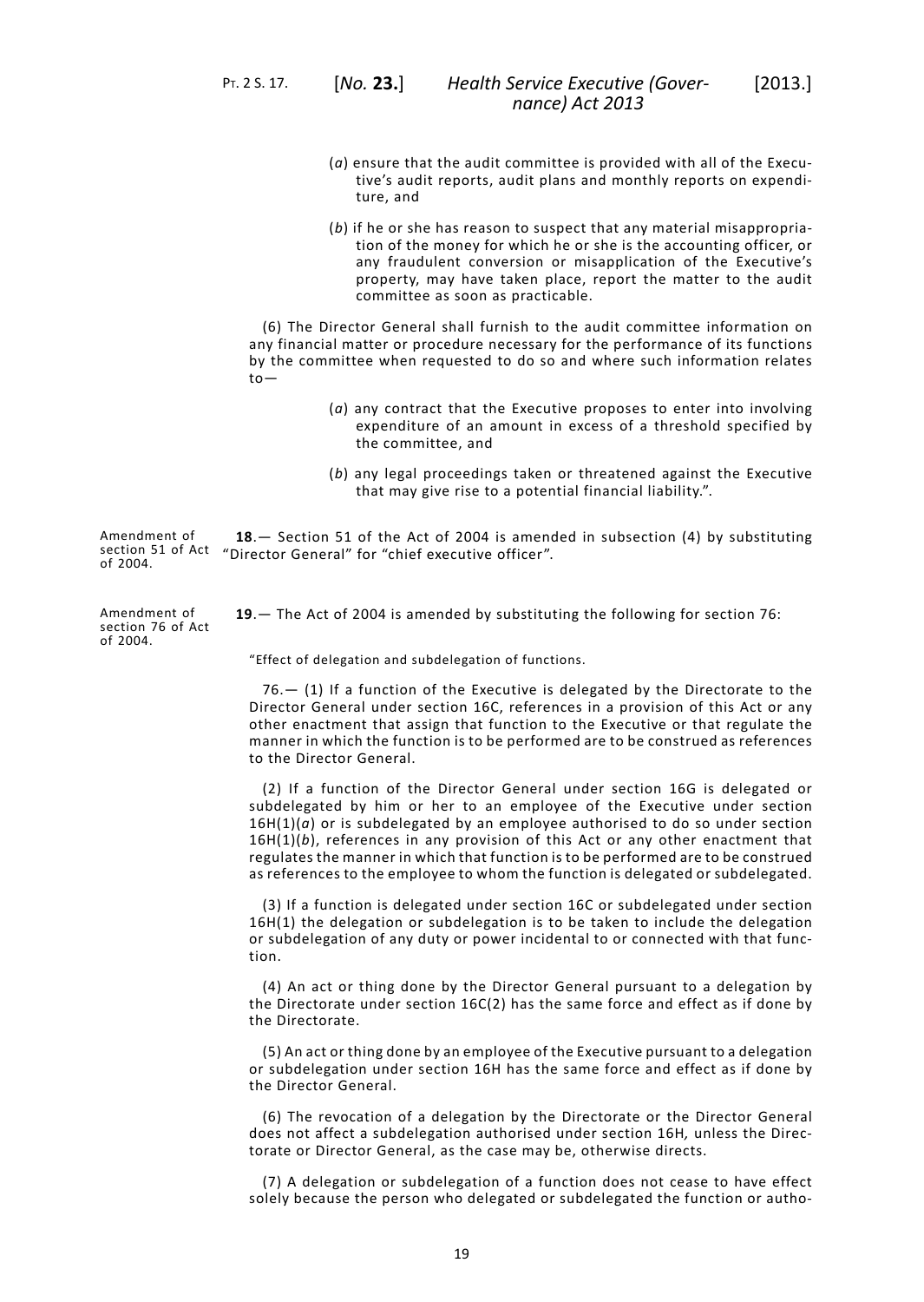rised its subdelegation no longer holds the position that the person held when the function was delegated, subdelegated or authorised to be subdelegated.".

Amendment of section 77 of Act of 2004.

<span id="page-23-0"></span>**20**.— The Act of 2004 is amended by substituting the following for section 77:

"Certificate evidence concerning delegation of functions.

- $77.$   $-$  (1) In any legal proceedings, a certificate that $-$ 
	- (*a*) states that a specified function of the Executive was on a specified day delegated to the Director General,
	- (*b*) states that the delegation of the function concerned remained in force on a specified day, and
	- (*c*) is signed by 2 appointed directors,

shall, unless the contrary is proved, be evidence of the matters stated in the certificate.

(2) In any legal proceedings, a certificate that—

- (*a*) states that a specified function was on a specified day delegated or subdelegated to an employee of the Executive,
- (*b*) states that the delegation or subdelegation of the function concerned remained in force on a specified day,
- (*c*) specifies the limitations, if any, imposed on the delegation or subdelegation of the function concerned, and
- (*d*) is signed by the Director General or an employee of the Executive who has subdelegated a specified function of the Executive delegated or subdelegated to him or her under section 16H,

shall, unless the contrary is proved, be evidence of the matters stated in the certificate.

<span id="page-23-1"></span>(3) A certificate referred to in subsection (1) or (2) that appears to be signed by an appointed director, the Director General or the employee concerned, as the case may be, shall be admissible in any proceedings as evidence of the matters stated in the certificate without proof of his or her signature.".

**21**.— Schedule 2 to the Act of 2004 is amended—

Amendment of Schedule 2 to Act of 2004.

- (*a*) in paragraph 1, by substituting the following subparagraph forsubparagraph (2):
- "(2) The seal of the Executive shall be authenticated by the signature of-
	- (*a*) the Director General or an appointed director, and
	- (*b*) an employee of the Executive authorised by the Directorate to act in that behalf.",

and

(*b*) by the deletion of paragraphs 2 to 5.